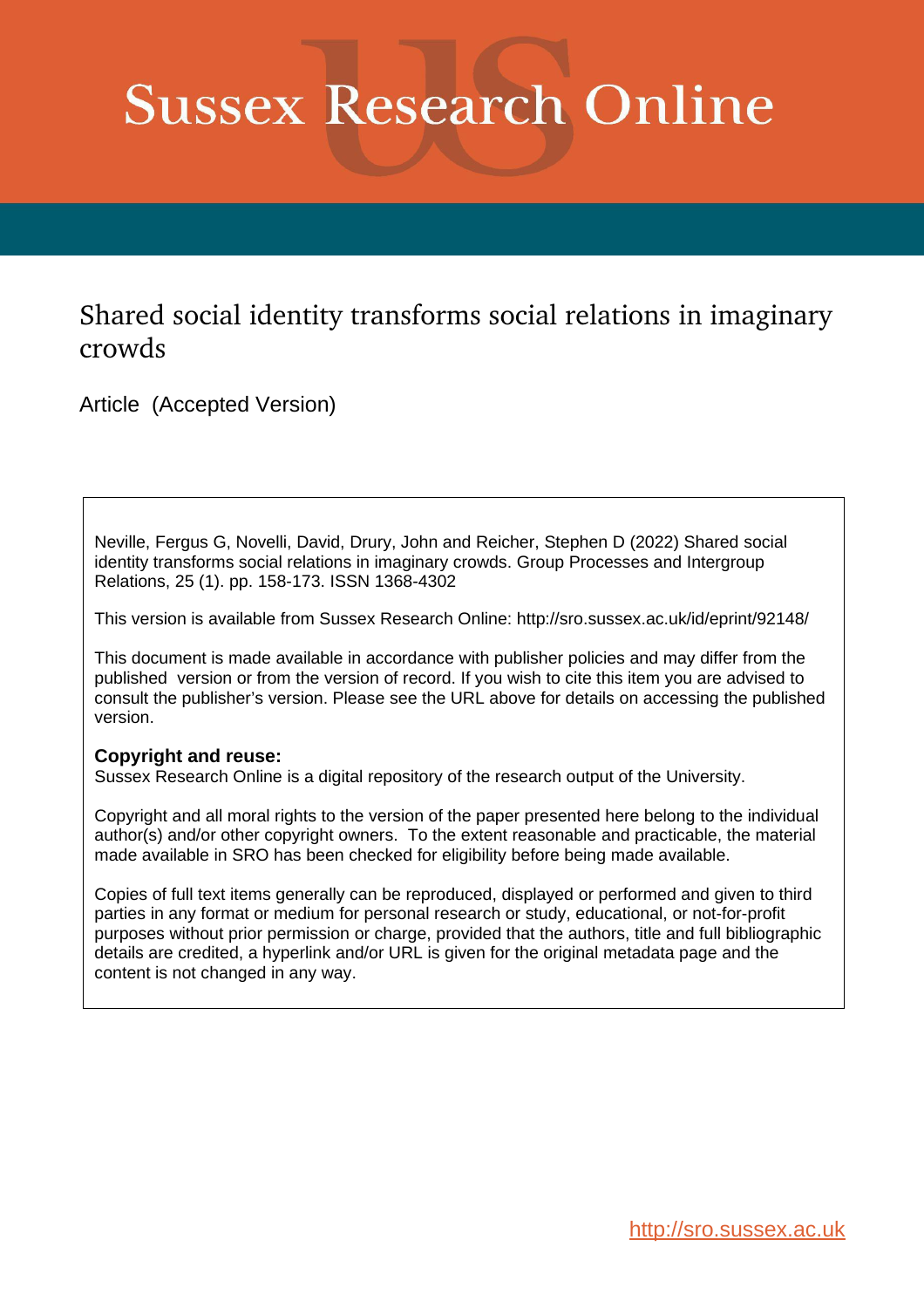# **Shared social identity transforms social relations in imaginary crowds**

Fergus G. Neville<sup>a</sup>, David Novelli<sup>b</sup>, John Drury<sup>b</sup> and Stephen D. Reicher<sup>d</sup>

<sup>a</sup> School of Management, University of St Andrews

<sup>b</sup> Department of Psychology, University of Hertfordshire

<sup>c</sup> School of Psychology, University of Sussex

 $d$  School of Psychology & Neuroscience, University of St Andrews

Acknowledgements:

This research was supported by ESRC Postgraduate Studentships for the first (PTA-030- 200600100) and second authors (PTA-031-200500096), and an ESRC research grant for the third and fourth authors (ES/N01068X/1). The authors wish to thank Ken Mavor, Amanda Montoya and Sam Pehrson for their advice on aspects of the statistical analysis included in this paper.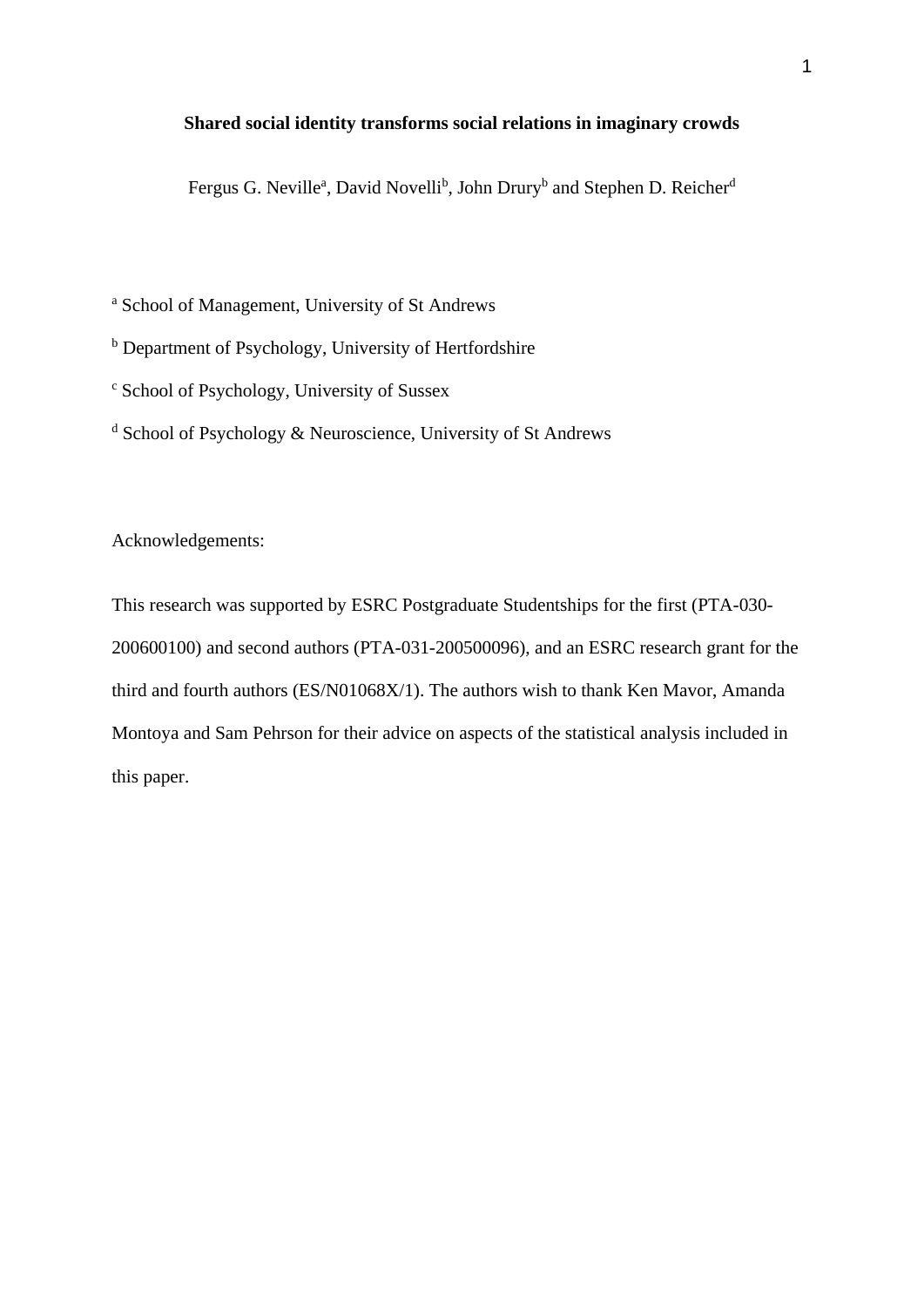#### **Abstract**

In this paper we present three studies that address the difference between physical and psychological groups, the conditions which create a transformation from the one into the other, and the psychological processes underlying this transformation. In Study 1 we demonstrate correlations between shared social identity, desired physical proximity to others and positive emotions in the company of others. Study 2, employing a between-subjects design, finds that an event which creates shared fate, such as the breakdown of a train, leads to greater comfort in social interactions (e.g. ease of conversation) and comfort in sensual interactions (e.g. tolerance of the physical touch) with other passengers, and that this occurs through an increase in shared social identity but not through social identification. Study 3 obtains similar findings using a within-subjects design. In combination, these studies provide consistent evidence for the role of shared social identity in the emergence of psychological from physical groups.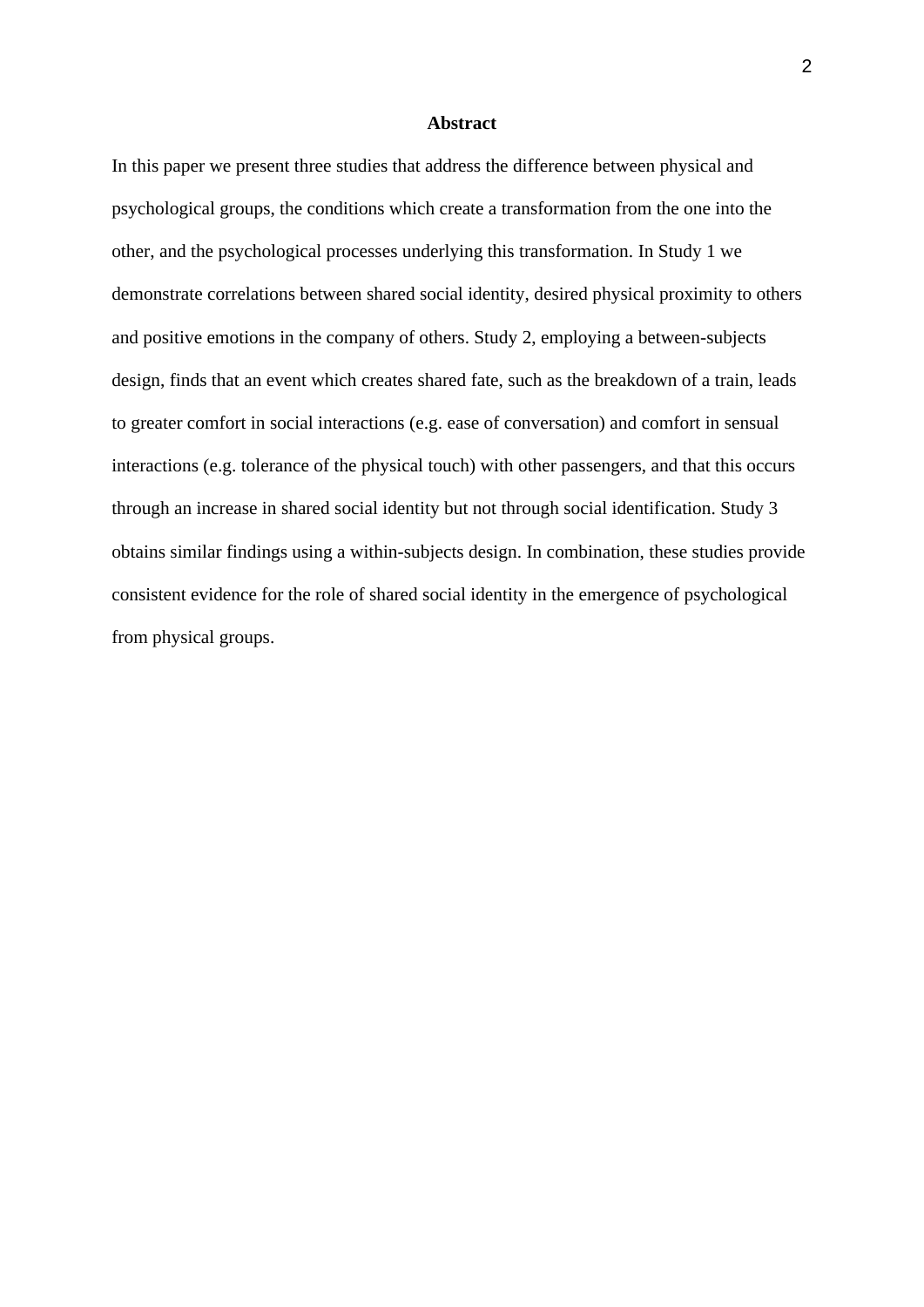#### **Introduction**

*I do not know how many honourable members travel, as I do, on trains. I travel regularly on them and I see all the little business men with their calculators working out their cash flow forecasts and I see frowning people glaring at each other. They are Thatcherite trains - the trains of the competitive society. On the way from Chesterfield the other day the train broke down and suddenly everything seemed to change. Somebody came into the carriage and said, "Would you like a cup of tea from my Thermos?" People looked after each other's children, and after a young couple had been speaking to me for perhaps half an hour, I asked them, "Have you been married long?" They replied, "We met on the train." Another woman asked somebody, "Will you get off at Derby and phone my son in Swansea, because he will be worried?" By the time we got to London we were a socialist train.* (Tony Benn, MP, House of Commons Debates, 22.11.90, 181, col. 486)

For many years, we have used this anecdote in talks and in lectures to illustrate a foundational issue in social psychology: what is a social group? More specifically, it speaks to the distinction between a physical and a psychological group: the former an agglomeration of people at the same point in space and time; the latter, a set of people who think of themselves in terms of membership of a common social category (Reicher, 2011; Turner, 1982). Thus, within a physical group, one may have no psychological groups (as in people crammed into a railway carriage but thinking of themselves as individuals), one psychological group (as when a breakdown creates a common sense of being aggrieved commuters let down by the train company), or even multiple psychological groups (as when supporters of rival teams are travelling home from a game on the same train). What is more,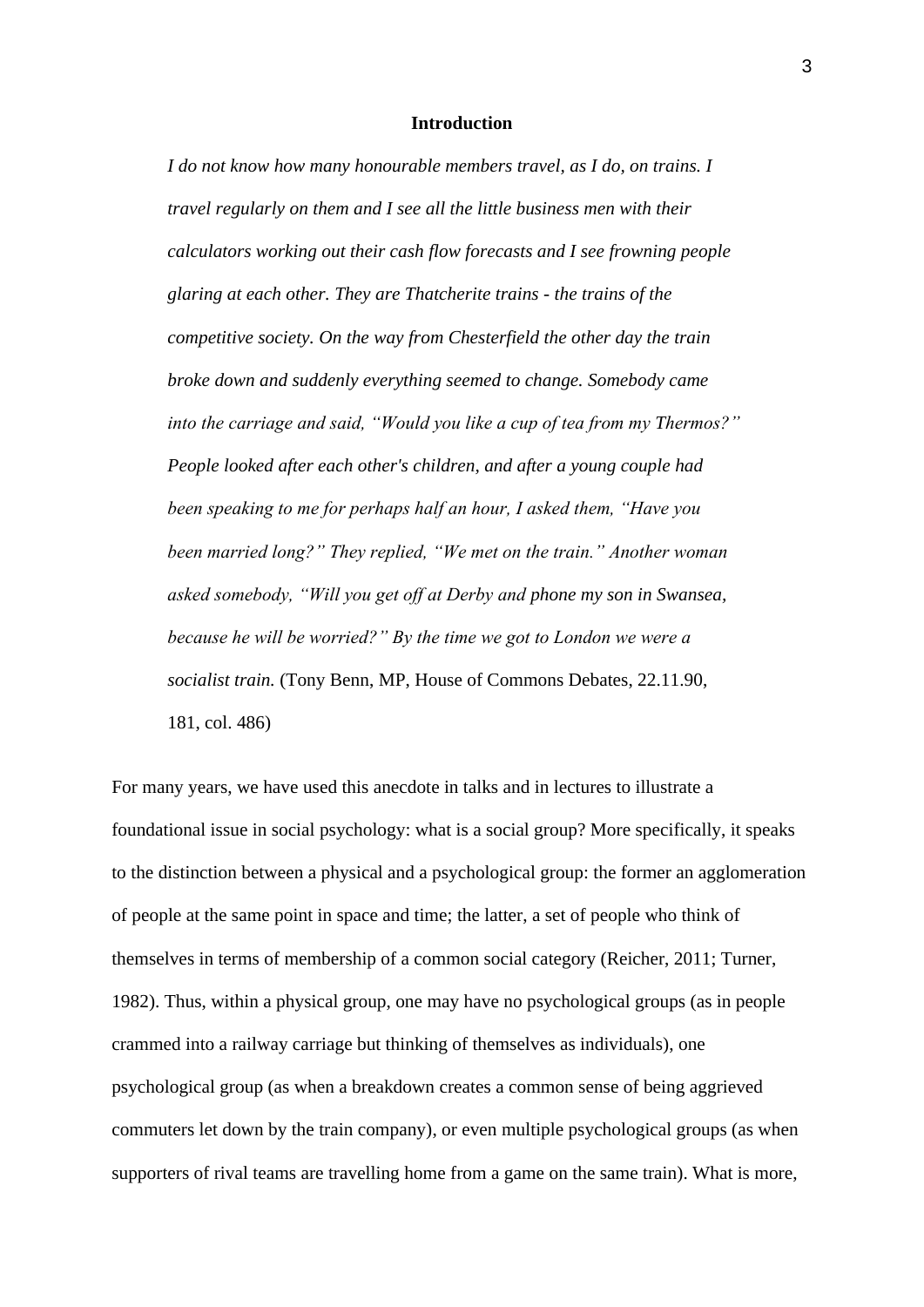as people shift from being psychologically separate individuals, even though physically gathered together, to sharing a common social identity, so behaviour shifts. People start attending to each other, talking to each other, perhaps even sharing their flask of tea. Estrangement gives way to intimacy.

The anecdote always elicits a knowing smile from audiences. It works well as an illustration of the difference between mere physical co-presence and psychological groupness (and of cognitive/behavioural shifts which flow from psychological group membership) because the experience is familiar to so many. Yet an anecdote is not science. At first, we assumed that there must already be a systematic body of evidence addressing the emergence of psychological groups from physical groups and demonstrating the differences between the two. But as we searched, we discovered that it does not exist. Given the importance of the distinctions, it is urgent that the gap is filled – and this paper reports three studies aimed at doing so.

# **On Shared Social Identity and Group Behaviour**

For sure, there is a plethora of research that bears upon the questions we have raised. Most obviously, there is now some 40 years of research demonstrating the transformative power of social identity processes in groups (for summaries see Postmes & Branscombe, 2010; Reicher, Spears & Haslam, 2010). Whereas early work focussed on cognitive and behavioural shifts, more recent work has addressed emotional shifts (Parkinson, Fischer & Manstead, 2005) and – of particular relevance here – changes in social relations. When it comes to explaining these latter changes, we argue, the key psychological construct is *shared social identity*. Shared social identity leads to trust, respect, cooperation, help and support between group members – in sum, a shift towards intimacy (Neville & Reicher, 2011; Reicher & Haslam, 2010; Tyler & Blader, 2000). It is the basis for effective co-action in the group (Drury & Reicher, in press).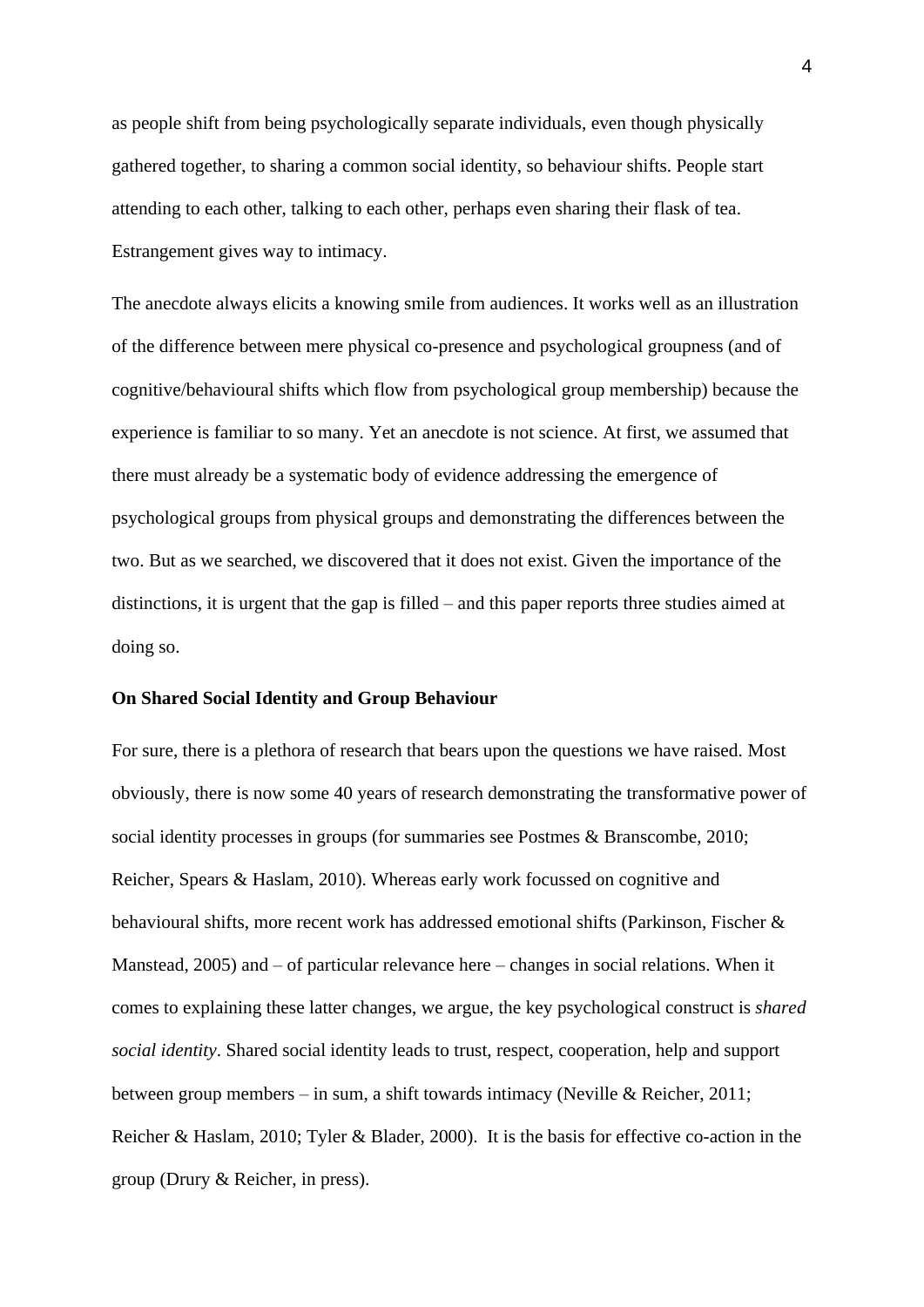Given the centrality of this construct, it is important to provide a clear definition and to distinguish it from cognate constructs. Shared social identity refers to a set of people who view each other as members of a common social group. In colloquial terms, it refers to a sense of 'we-ness'. It is therefore not just about the ways I view the group. In this it differs from the concept of entitativity which refers to the perception of the group as a coherent entity (Lickel, Hamilton, Wieczorkowska, Lewis, Sherman & Uhles, 2000). Nor is it just about how we view ourselves. In this it differs from the concept of social identification which refers to the perception of oneself as a member of a social category (Tajfel, 1978). Rather, shared social identity is a reflexive construct that combines both elements. It is about seeing myself and seeing others as united through belonging to a common category and about assuming others do likewise. Because I see others as fellow group members, I am intimate with them; because I assume others see me as a fellow group member, I assume they will be intimate with me. Together these constitute the glue that allow group members to work together effectively.

Despite the significance of these distinctions, they are not always clearly observed. Even within the social identity literature, social identification and shared social identity are not always distinguished from each other. And yet a simple pair of examples illustrates how different they are and how they have very different consequences in terms of how one relates to others.

So, to start with, imagine that you are in a bar watching election results. Your political social identity would be highly salient and would strongly shape your cognitions about the information that was conveyed. But you might feel no shared social identity with the others who are present - either bored by the results or supporting the other side. You would have no sense of affinity to them and no pleasure in their company. By contrast, imagine being at a political rally of your favoured party and candidate. Here, not only would your political

5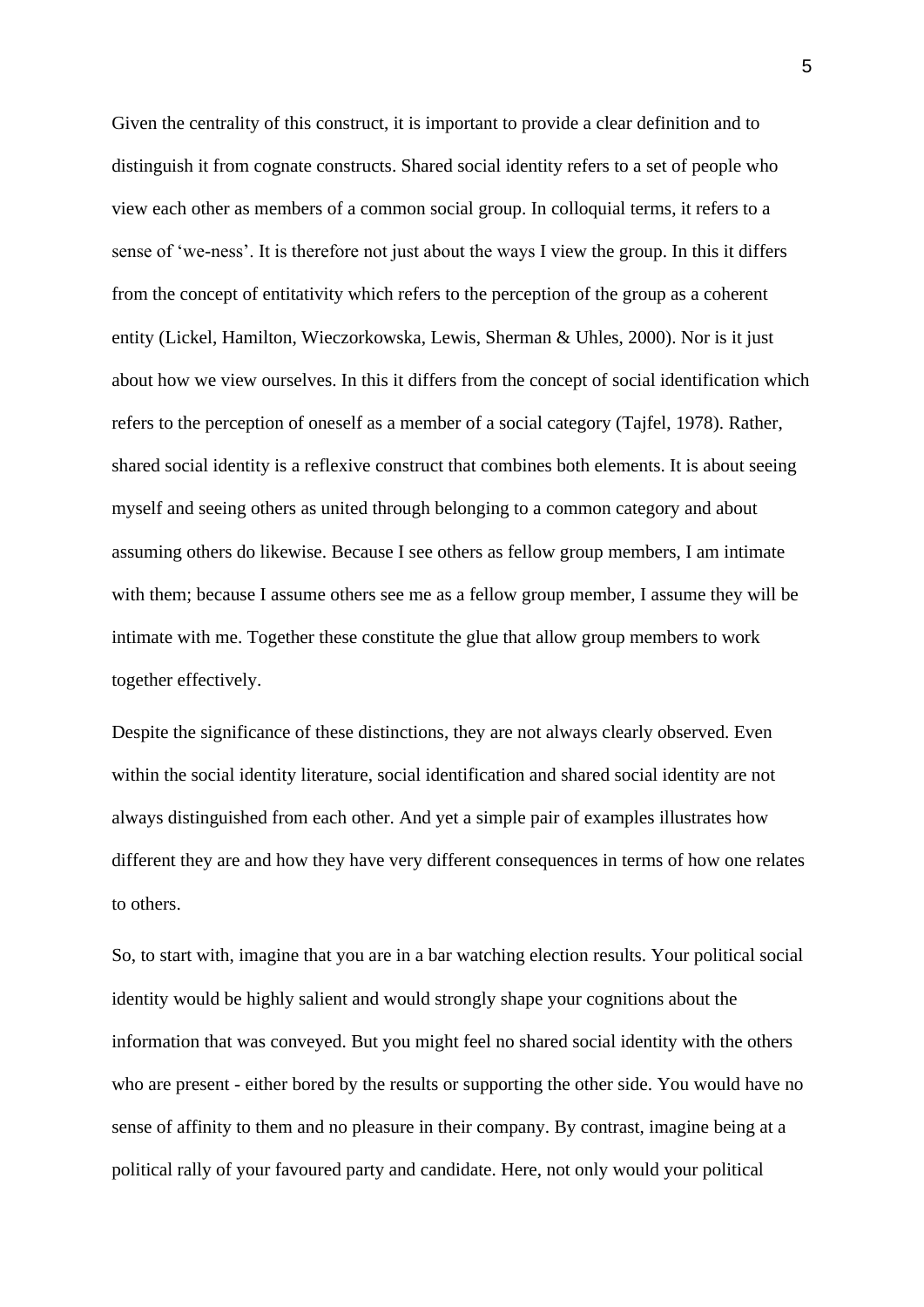identity be salient, but you would also have a sense of common identity with others at the rally. You would both feel affinity and positivity at their shared enthusiasm related to your shared politics.

But the issues with shared social identity are not only conceptual. They are also empirical. Such work as has previously been done into the impact of shared social identity on relational shifts in groups generally either contrasts the behaviour of individuals who do or do not identify with the group or else contrasts the way we treat ingroup members to the way we treat outgroup members. It does not specifically contrast physical and psychological groups by showing what happens when shared social identity emerges amongst those who are already gathered together.

One exception to this lies in recent social identity analyses of behaviour in emergencies and disasters. Here it has been argued that such events often lead to a sense of common fate and thereby shared social identity amongst gatherings of people, and the solidarity that is generated from this makes survivors both resilient and effective (Drury, 2012, 2018; Drury, Cocking and Reicher, 2009). Another exception lies in work on religious mass gatherings such as the Hajj to Mecca and the Magh Mela in Allahabad, Northern India. Again, the argument has been the event itself creates shared social identity (here, because people assume that those who are co-present in a highly charged religious space are common devotees) and this leads to a number of consequences including cooperation, mutual solidarity and a positivity towards the presence of others (Alnabulsi & Drury, 2018; Alnabulsi, Drury & Templeton, 2018; Hopkins et al., 2015; Hopkins et al. 2019; Khan et al., 2015).

But while it gets closer to the topic of the current paper, previous work still does not quite demonstrate that events which produce shared social identity transform a physical into a psychological crowd with transformed emotions and social relations as well as cognitions. Some of the work is qualitative and some is correlational. Neither can therefore establish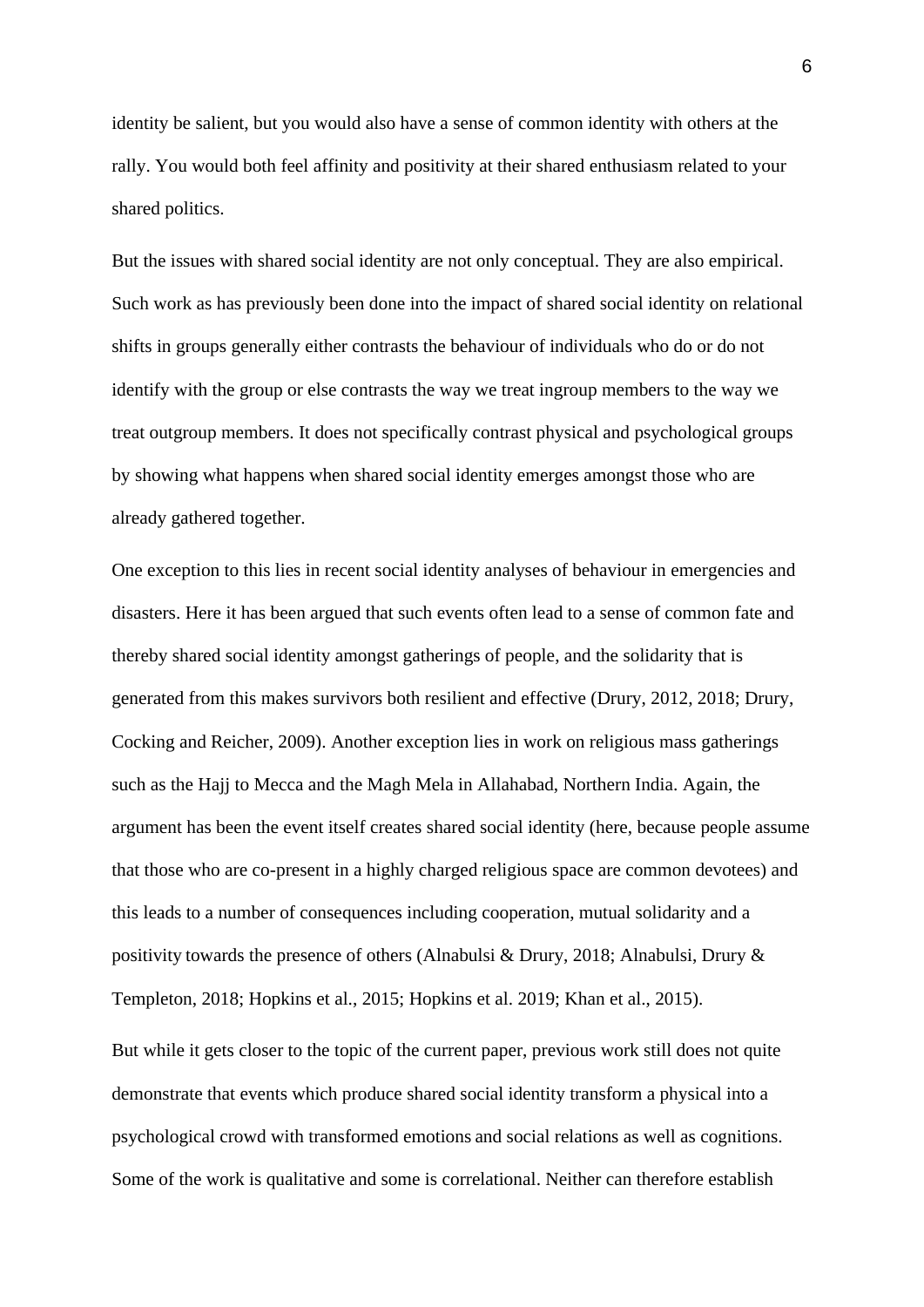systematic causal pathways. Moreover, as with the wider social identity literature, most studies fail to make a clear distinction between strength of identification and shared social identity as the root of transformation.

In sum, while there is ample work that suggests the emergence of shared social identity as the critical factor in turning a physical group into a psychological group, there are no clear studies to demonstrate that is the case. What is lacking is a set of studies which (a) demonstrate the impact of shared social identity on intragroup relations; (b) demonstrate that the key variable leading to intimacy with and positivity towards others in a psychological group is shared social identity rather than simply strength of identification, and (c) demonstrate that the emergence of shared social identity in a physical group transforms those present into a psychological group in which individuals are positive and supportive towards each other.

# **The Present Research**

This paper addresses these research gaps in three studies that employ a visualisation paradigm - adapted from Garcia, Weaver, Moskowitz and Darley (2002) and Levine and Crowther (2008) - in which participants are asked to imagine travelling on a crowded train. Study 1 measures their sense of shared social identity with their fellow travellers and how this relates to their affect/desired proximity towards these others. Studies 2 and 3 then examine the impact of a shared event (train breakdown) on both shared social identity with fellow travellers and passenger strength of identification, along with the respective ability of these variables to predict the quality of relations amongst passengers. Study 2 employs a between-subjects design. Study 3 employs a within-subjects design and therefore directly addresses the transformation of social relations within the same set of participants.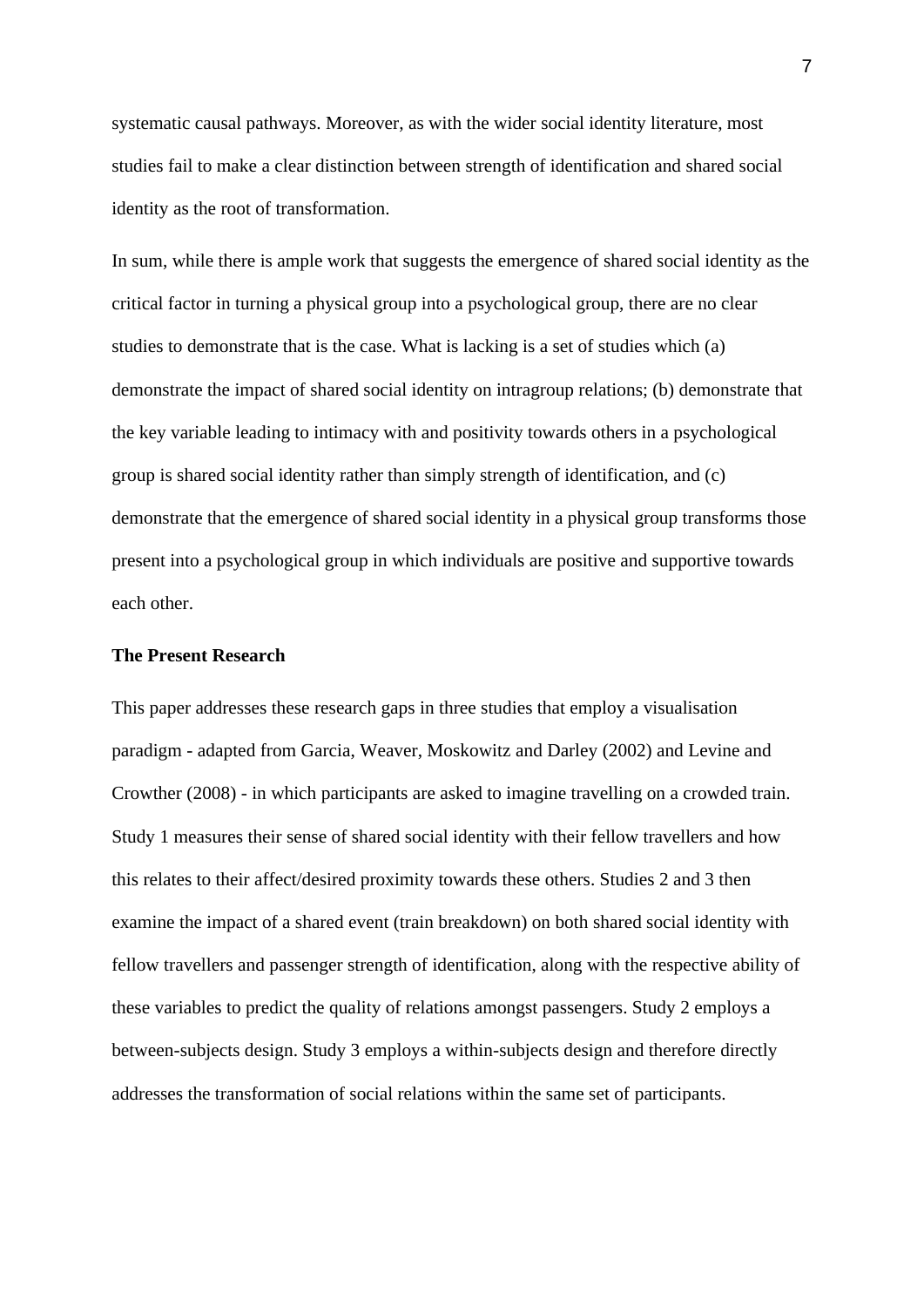#### **Study 1**

In Study 1 we employ a correlational design to pilot the imaginary crowded train carriage paradigm, and to explore the relationships between shared social identity, affect and desired physical proximity within the visualised crowd. In this study participants imagine that they are on a crowded train with England football (soccer) fans. We expect that participants who have a strong sense of shared social identity with these fans will imagine their fellow passengers as being part of their social self rather than other, and that this will be related to a more positive experience and less desire for 'personal space'. We therefore expect shared social identity to positively correlate with positive affect, to negatively correlate with negative affect and with desire for greater physical distance from other passengers.

# **Method**

#### *Participants*

Fifty-three students at the University of Sussex participated in the study. Their ages ranged from 18 to 48 ( $M = 25.64$ ,  $SD = 8.68$ ): 34 were female and 19 were male. Participants were not paid for taking part in the study. A power analysis was not conducted for Study 1 as it functioned to pilot the visualisation paradigm.

# *Measures*

The complete items used in all three studies are available as Supplementary Material.

**Shared Social Identity.** Shared social identity was measured using 8 items adapted from Leach et al. (2008)'s group solidarity, identity centrality and individual self-stereotyping dimensions, such that items specifically referred to shared identification with others within the crowd (e.g., 'I have a lot in common with the football fans who were on the train carriage with me in my visualisation';  $\alpha = .88$ ). All items used a 7-point Likert-type scale (1 = *strongly disagree;* 7 = *strongly agree*).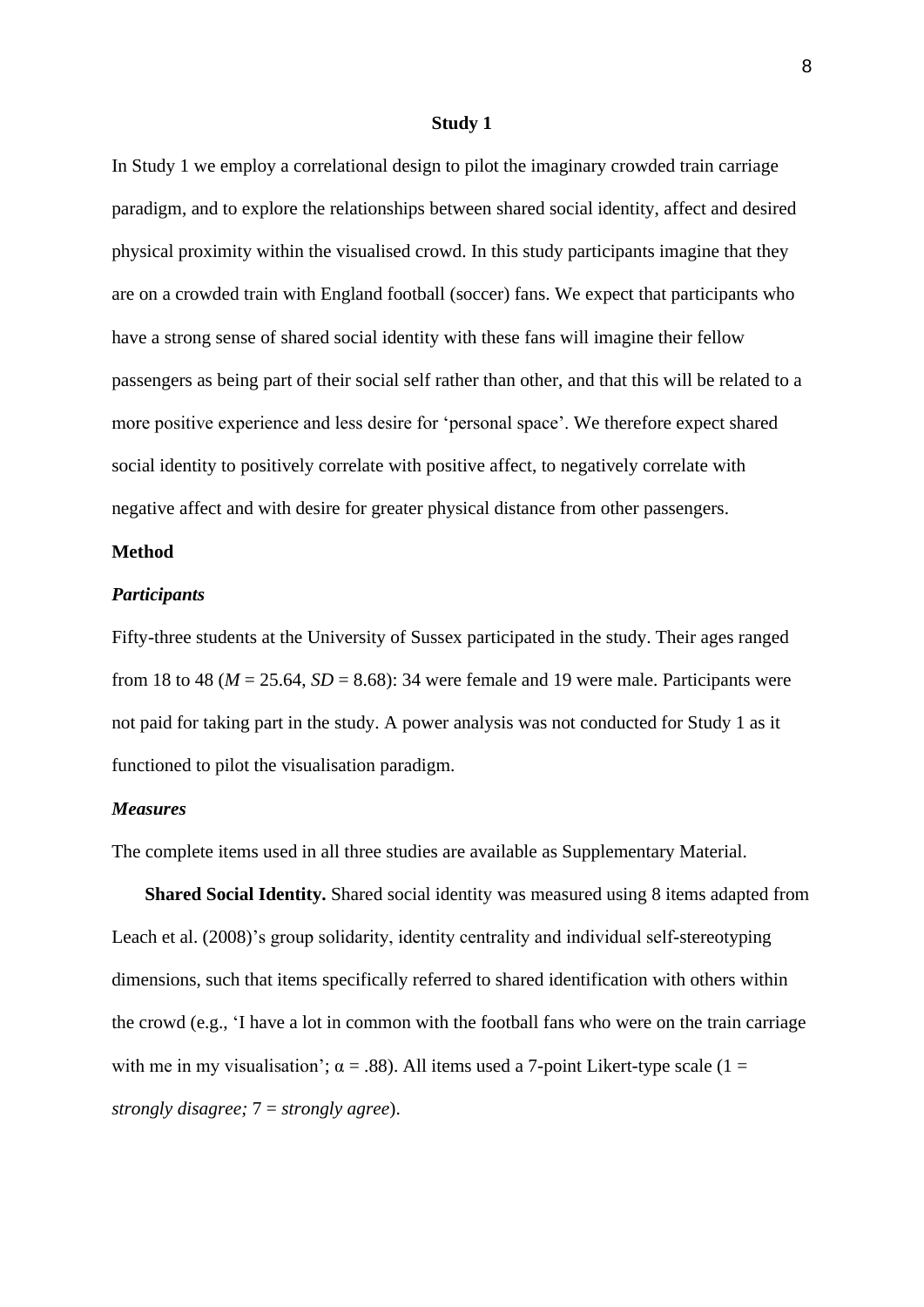**Desired Distance.** Three novel items measured desired distance from other crowd members, with higher scores indicating a desire for more space (e.g., 'I would have preferred to have been standing further away from the football fans on the carriage in my visualisation';  $\alpha = .77$ ).

**Positive and Negative Affect.** Participants' subjective positive and negative affect were measured using the 20-item Positive and Negative Affect Schedule (PANAS; Watson, Clark, & Tellegen, 1988) by indicating the extent to which various words represented their current affective state (1 = Very slightly or not at all;  $5 =$  Extremely). The positive items (e.g. 'enthusiastic';  $\alpha$  = .78) and the negative items (e.g. 'scared';  $\alpha$  = .81) were summed into separate scores out of 50.

# *Procedure*

Based on the procedure described in Levine and Crowther (2008), participants were invited to take part in a study purportedly investigating how images are conjured in the mind. Potential participants were approached by a member of the research team outside the University library. Only people who were sitting alone were approached to ensure that participants did not confer with one another when completing the tasks. Having given consent to take part, participants were requested to work through the pen-and-paper study materials in the order in which they were presented, and to complete the study alone. Participants were asked to visualise the following scenario in as much detail as possible, and to spend two minutes writing down anything from their visualisation which they thought was important:

*You have been employed as an intern. Your boss has invited you to join him to watch the upcoming England v Belarus World Cup qualifying match at Wembley Stadium. He has given you a free ticket and has arranged to meet you at the stadium. You are travelling to Wembley on the London Underground. Imagine that you are standing in a crowded train*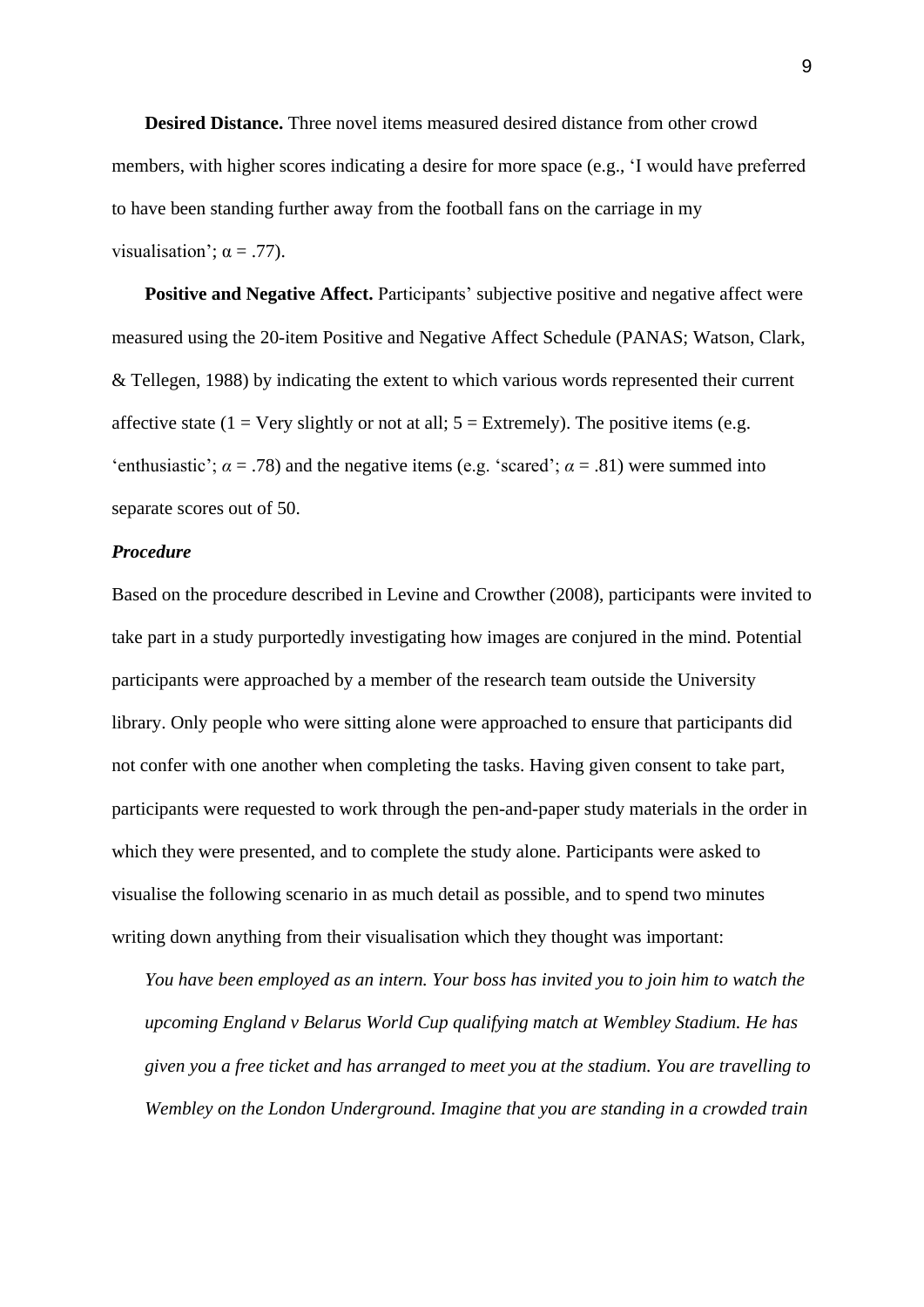*carriage. The carriage is packed full with England fans who are chanting loudly. There are people in front of you, behind you, and to your sides.*

Following this task, participants were prompted to complete the questionnaire with the shared social identity, desired distance and affect items.

#### **Results**

Age did not significantly correlate with any of the other variables and so is excluded from the analysis. There was a significant effect of gender on shared social identity such that male participants ( $M = 3.13$ ,  $SD = 1.03$ ) reported higher scores than females ( $M = 2.22$ ,  $SD = 1.01$ ),  $t(51) = 2.91$ ,  $p = .005$ ,  $d = 0.84$ . Consequently, gender is controlled for in the analysis.

#### *Descriptive statistics and correlations*

Table 1 shows the descriptive statistics and partial correlation matrix (controlling for gender) for the four variables measured after the visualisation task. As expected, high levels of shared social identity with the England supporters on the train carriage was associated with high levels of positive affect,  $r(50) = .45$ ,  $p = .001$ , 95% CIs [.13, .66] and low levels of negative affect,  $r(50) = -.51$ ,  $p < .001$ , 95% CIs [-.67, -.31]. As predicted, shared social identity was also significantly negatively associated with desire for greater physical distance from other passengers,  $r(50) = -.61$ ,  $p < .001$ , 95% CIs [-.77, -.42].

# \* INSERT TABLE 1 HERE \*

#### **Discussion**

The results of this study support all three of our hypotheses. First, a sense of shared social identity with fellow passengers was positively associated with positive emotions. Second, it was negatively associated with negative emotions. Thirdly it was negatively associated with desire for greater personal space. It is important to stress here that our measure of shared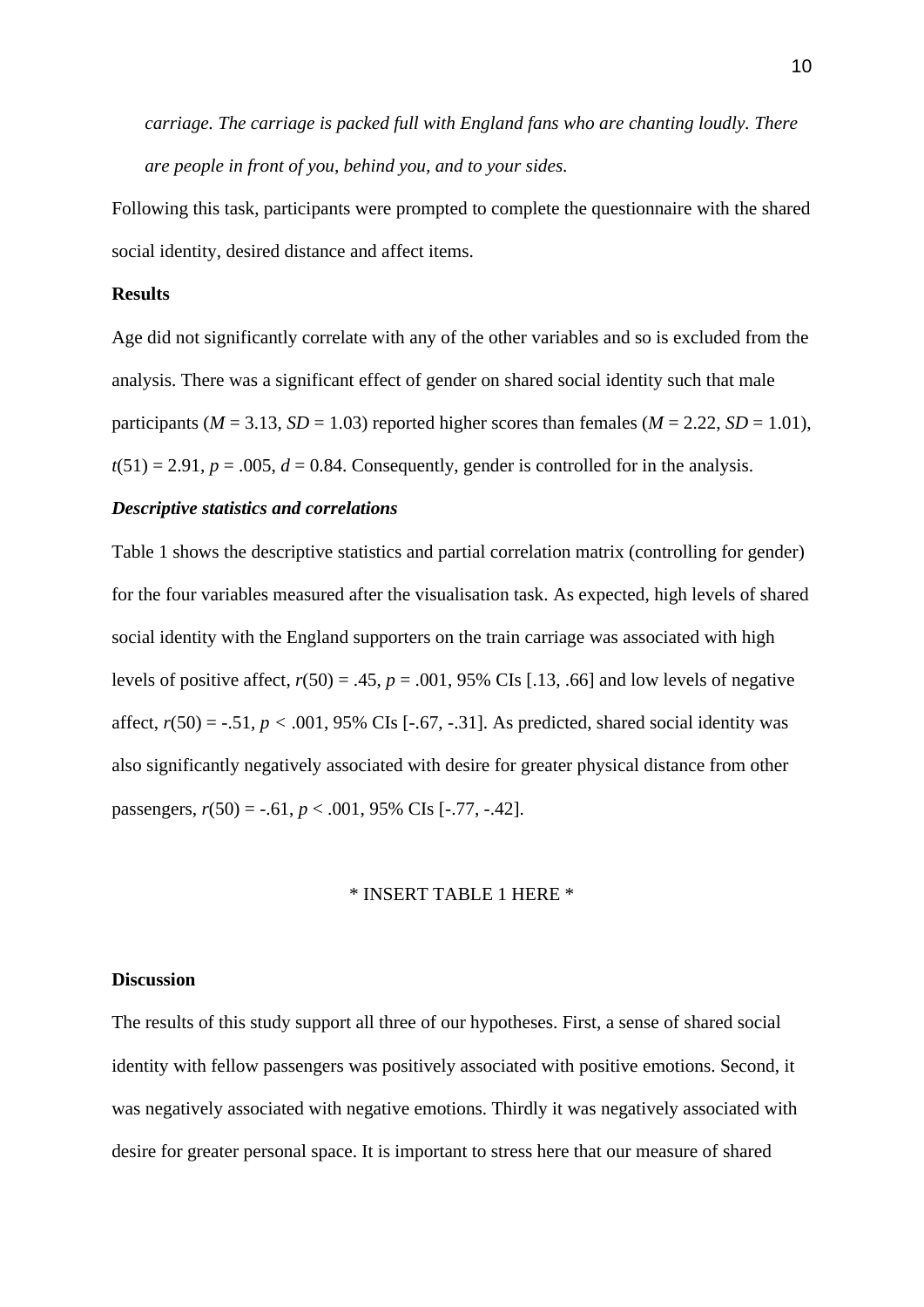social identity was explicitly to do with a sense of connection to other passengers (England football fans) rather than strength of association with the England football fan category. However, there are obvious limitations to the study. One is the correlational design which does not allow us to draw conclusions about the direction of the association between variables. It is plausible, for instance, that those who were feeling positive and who were content being close to others were more inclined to express a sense of association with fellow passengers. The second limitation is that, although our measure of shared social identity addresses commonality more than strength, it only looks at participants' own perceptions rather than addressing meta-perceptions (i.e. the extent to which people see other group members as perceiving everybody to be fellow group members) which, as we have explained, is a key part of the shared social identity construct. What is more, we don't contrast shared social identity to social identification and so cannot show that it is the former rather than the latter which affects social relations.

Finally, the gender differences in the study may have been a consequence of the gendered nature of the paradigm. First, the participants' boss was male and their invitation to socialise outside of work may have evoked different reactions in different participants. Second, given that football crowds are predominantly male, it is expected that participants imagined the gender distribution of passengers in their train carriage to be similarly male-dominated. These limitations will be addressed in the subsequent studies.

#### **Study 2**

In Study 2 participants were again asked to imagine themselves on a crowded train carriage, but this time the study was based on the anecdote with which we started this paper. That is, using a between-subjects design, shared social identity was manipulated by whether or not participants were informed that that their train had broken down resulting in a long delay. This manipulation is consistent with previous research identifying shared fate as an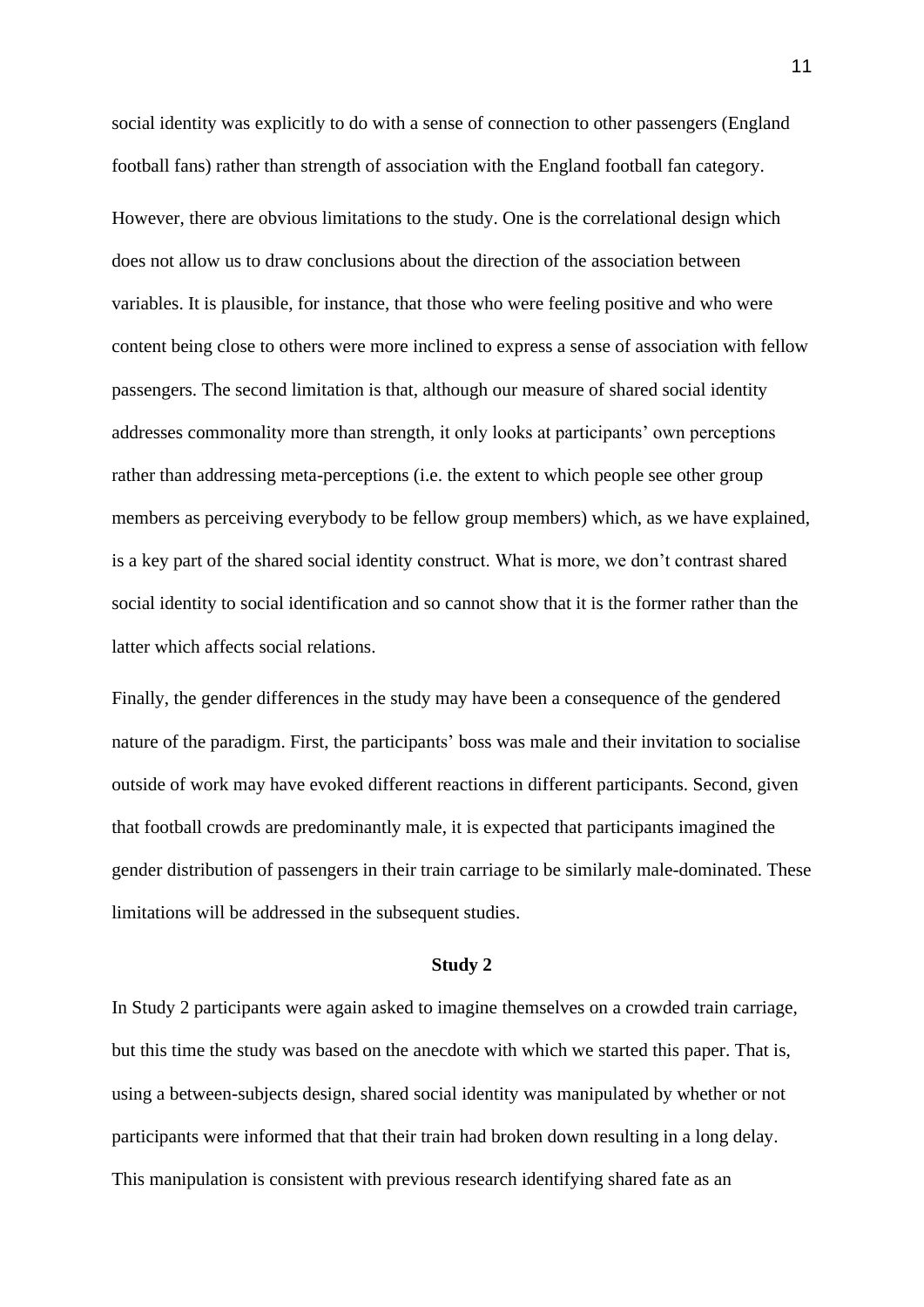antecedent to shared self-categorization (Drury et al. 2009; Turner, 1981; Turner, Hogg, Oakes, Reicher & Wetherell, 1987). This study also differed from Study 1 in that we included a measure of strength of identification as a passenger as well as shared identification with others, in order to directly compare the role of these variables.

If, as predicted, shared social identity with fellow passengers is higher following a train breakdown, then, in the breakdown condition (as opposed to the non-breakdown condition), we would expect a positive transformation of social relations such that passengers will be more at ease interacting with one another socially (e.g. engaging in conversation), and will have a greater tolerance of 'sensual' interaction with passengers (e.g. being physically pressed against one another, smelling others' body odours, sharing a bottle of water with others).

We therefore hypothesised that there will be main effects of condition on shared social identity, comfort in social interactions and comfort in sensual interactions, such that all three variables will be greater in the breakdown than non-breakdown condition.

We also hypothesised that shared social identity (but not strength of identification) will predict comfort with both social and sensual interaction.

We further hypothesised that there will be indirect effects of shared social identity on the relationship between condition and comfort with the two forms of interaction. However, we did not expect a similar indirect effect of strength of identification.

Finally, we made no hypotheses regarding the positive affect variable. While shared social identity and positive affect were positively related in Study 1, the nature of the experimental manipulation is likely to complicate this relationship in Study 2. This is because, in addition to any positive effects it might have, the high shared social identity condition in the current study is one in which passengers are told that their journey is delayed, most likely having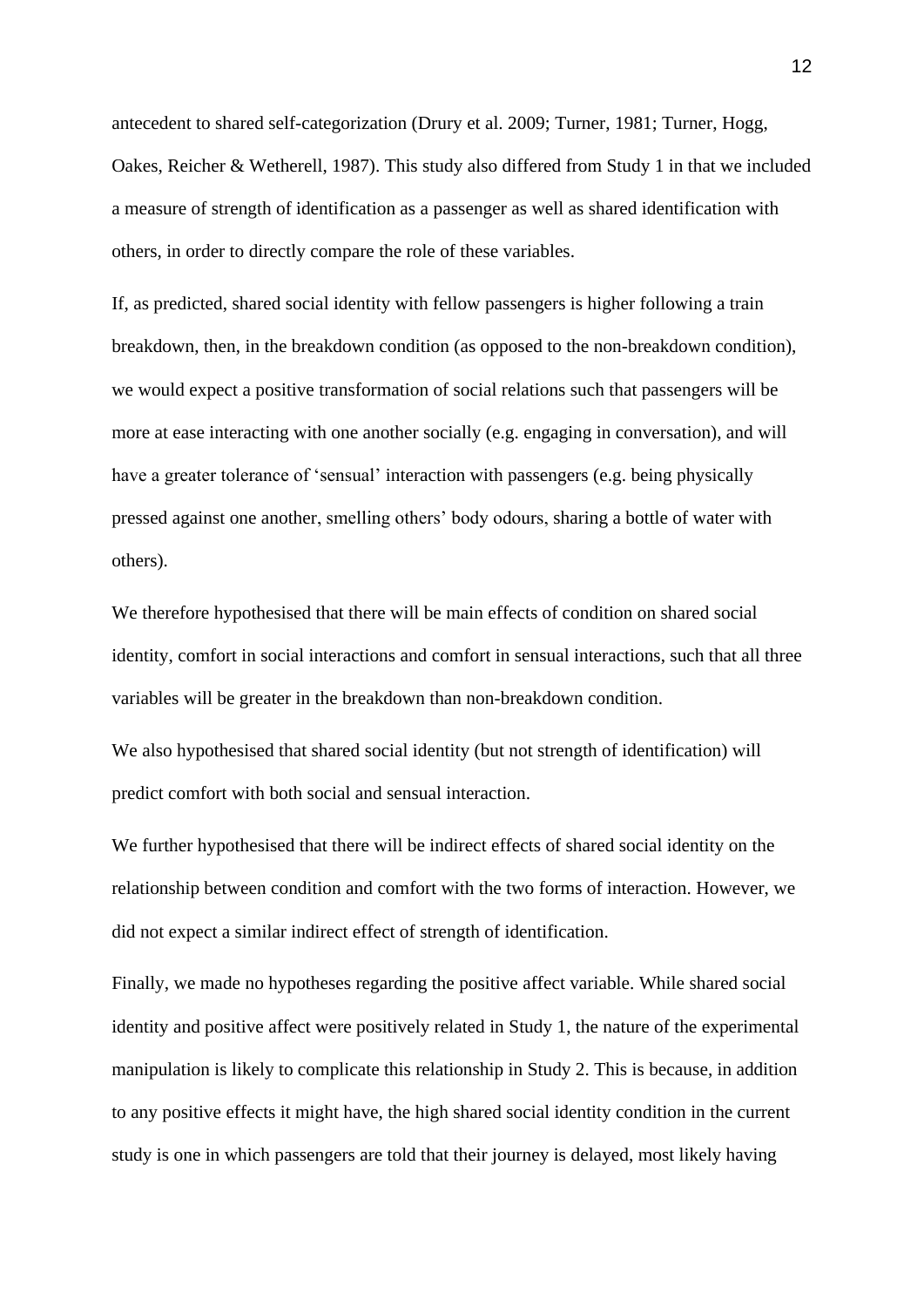negative affective consequences. We cannot say how these various positive and negative impacts will balance each other out.

#### **Method**

#### *Participants*

Students from the University of St Andrews were offered the chance to participate in the study through online university notices. As an incentive, participants could enter into a prize draw to win one of two £50 vouchers. Based upon an effect size  $d = 1.18$  from a previous study which used shared fate to manipulate shared social identity (Drury et al., 2009), power analysis using G\*Power (Faul, Erdfelder, Buchner & Lang, 2009) indicated that a minimum of 40 participants were required for the current study with  $\alpha = .05$  and power = .95. One hundred and seventeen participants took part with an age range of 18 to 56 ( $M = 22.24$ ,  $SD =$ 4.66). Thirty participants identified their gender as male, 86 as female, and 1 as 'other'.

#### *Design*

The study used a between-subjects design such that 47 participants were randomly allocated to the non-breakdown condition, and 70 to the breakdown condition. Two further participants in the non-breakdown condition were excluded for abandoning the survey halfway through. The imbalance of sample sizes between the two conditions was significantly different from the expected equal split,  $\chi^2$  (1, *N* = 115) = 5.44, *p* = .02, suggesting an issue with the online randomisation process. However, there were no significant differences in age or gender between the two conditions, and the sample sizes in each condition were adequate to achieve the required power.

#### *Procedure*

The study was advertised to participants as an exploration of how people experience using public transport. After consenting to take part in the study, participants read the following instructions: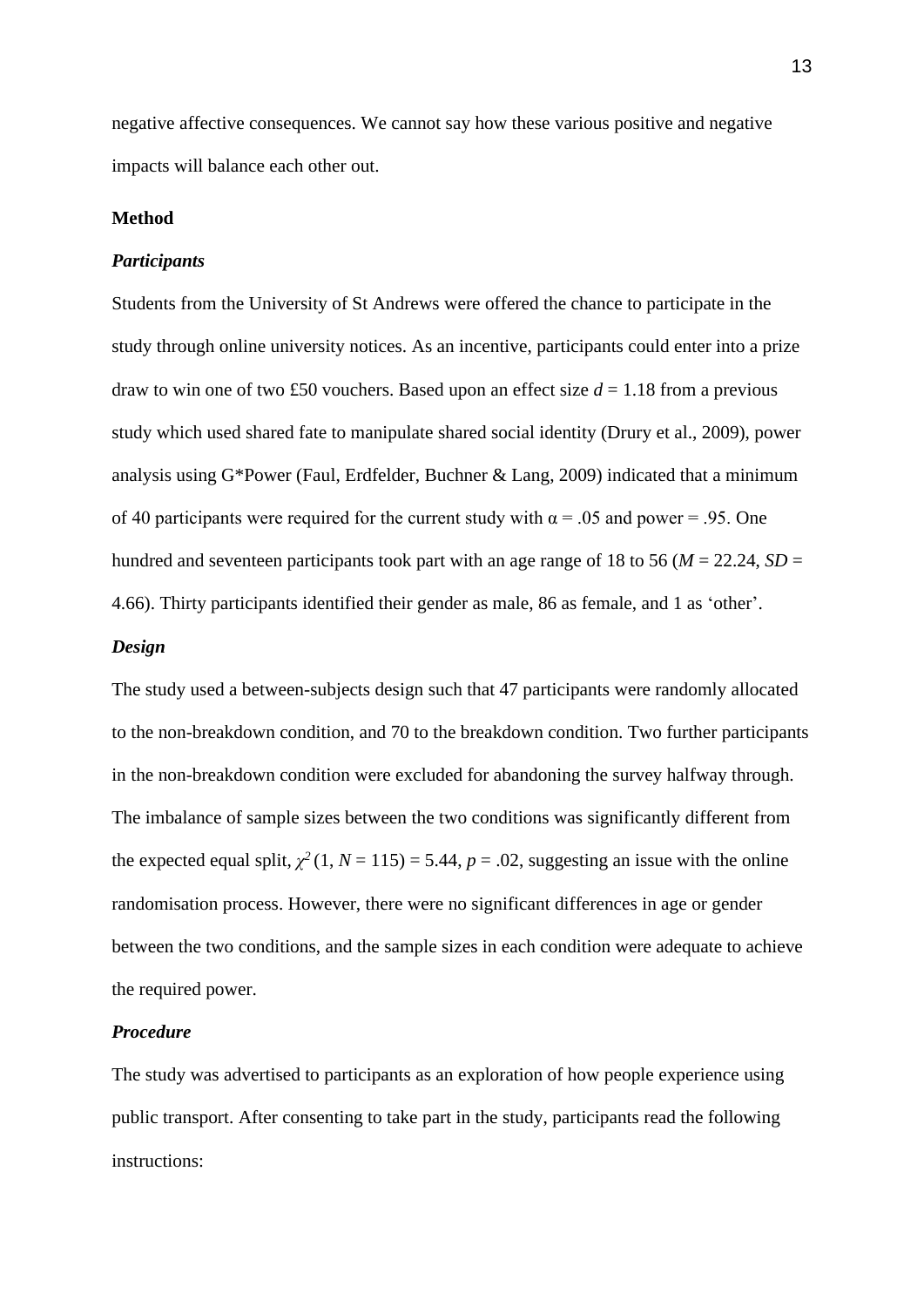*This study requires you to imagine that you are taking a train journey. Please try to picture yourself in the scene, and think carefully about how you would act and feel at each stage. We are particularly interested in how you imagine yourself relating to the other passengers on the train. The train is very crowded with other passengers, and you are forced to stand in the aisle. You do not know or recognise any of the other passengers on the train.*

These instructions were accompanied by a photograph from the perspective of someone standing in a crowded train carriage to help participants visualise the situation. At this point participants who had been allocated to the breakdown condition were additionally told that:

*Halfway through your journey the train unexpectedly slows down and stops in the countryside. There are no stations nearby. After a few minutes there is an announcement by the train company that the train has broken down, and that a replacement service will be provided within 15 minutes. However, after an hour the replacement train has still not arrived.*

Those in the non-breakdown condition received no such additional information. Following their instructions, participants were asked to spend two minutes describing their imagined experience on the train, including their mood and how or if the passengers were interacting, before proceeding to the questionnaire measures.

#### *Measures*

The questionnaire originally had 40 items that related to shared social identity (6), strength of passenger identification (3), identity salience (1), general positivity (3), positivity in social relations (3), helping scenarios (3), comfort with passenger interaction scenarios (7), quality of social relations (13), and physical density (1). However, due to substantial overlap between the scales we analysed the items using varimax rotated Principal Axis Factoring. Eleven factors with an eigenvalue greater than 1 were extracted. The first five factors grouped items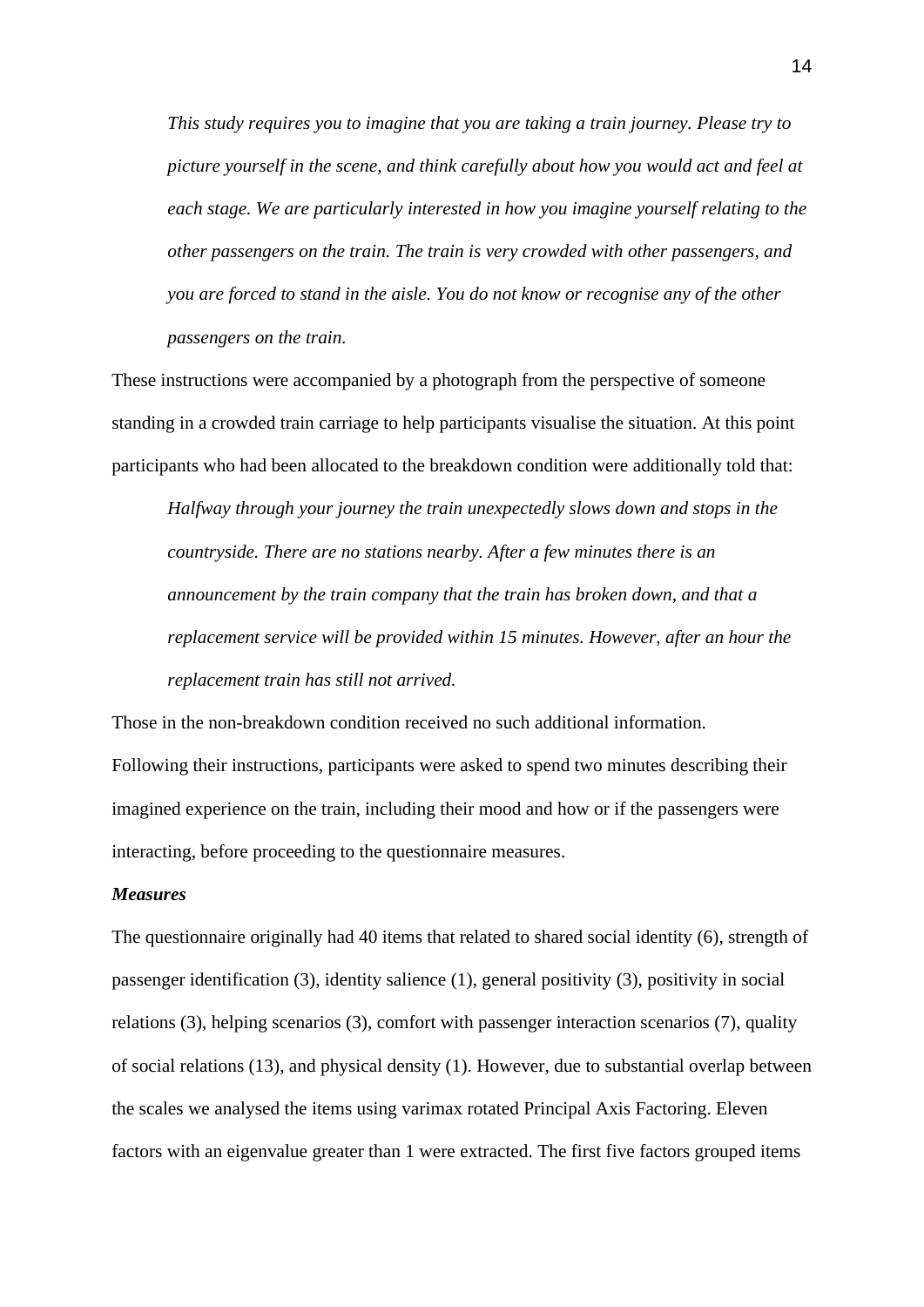in a way which made conceptual sense for the study, and their items and reliabilities are reported below. All items used a 7-point Likert scale ranging from 1 (totally disagree) to 7 (totally agree) unless otherwise stated.

**Shared Social Identity with other Passengers.** Four novel items were included (e.g. 'I feel a sense of 'shared identity' with the other people on the train';  $\alpha$  = .84). A fifth item which loaded onto the same factor was excluded because it referred to intimacy (an expected consequence of shared social identity rather than shared social identity per se). Two of the four items referred to meta-perceptions regarding other passengers' sense of shared social identity (e.g. 'All the passengers feel 'in it together'').

**Social Identification as a Passenger.** This was measured using three items adapted from Cameron (2004) (e.g. 'My identity as a passenger is important to me';  $\alpha = .83$ ).

**Comfort with Social Interaction with Passengers.** Three novel items were included (e.g. 'How comfortable would you feel starting a conversation with one of the other people in the carriage?';  $\alpha = .82$ , Not at all comfortable: 1 - Very comfortable: 7).

**Comfort with Sensual Interaction with Passengers.** Four novel items were included (e.g. 'The person in front is [also] forced into physical contact with you. They are sweating through their clothing and the back of their wet t-shirt touches you. How comfortable are you with this?';  $\alpha$  = .69). A fifth item which loaded onto the same factor was excluded because it referred to a 'sense of ease interacting with the other passengers' and thus potentially represented a form of social rather than sensual interaction.

**Positivity.** Three novel items were included (e.g. 'This train journey has been largely positive';  $\alpha = .86$ ).

# **Results**

Age significantly correlated with comfort with social interaction with passengers,  $r(110)$  = .23,  $p = .01$ , 95% CIs  $[0.00, .39]$ , and is therefore included as a covariate in the analysis.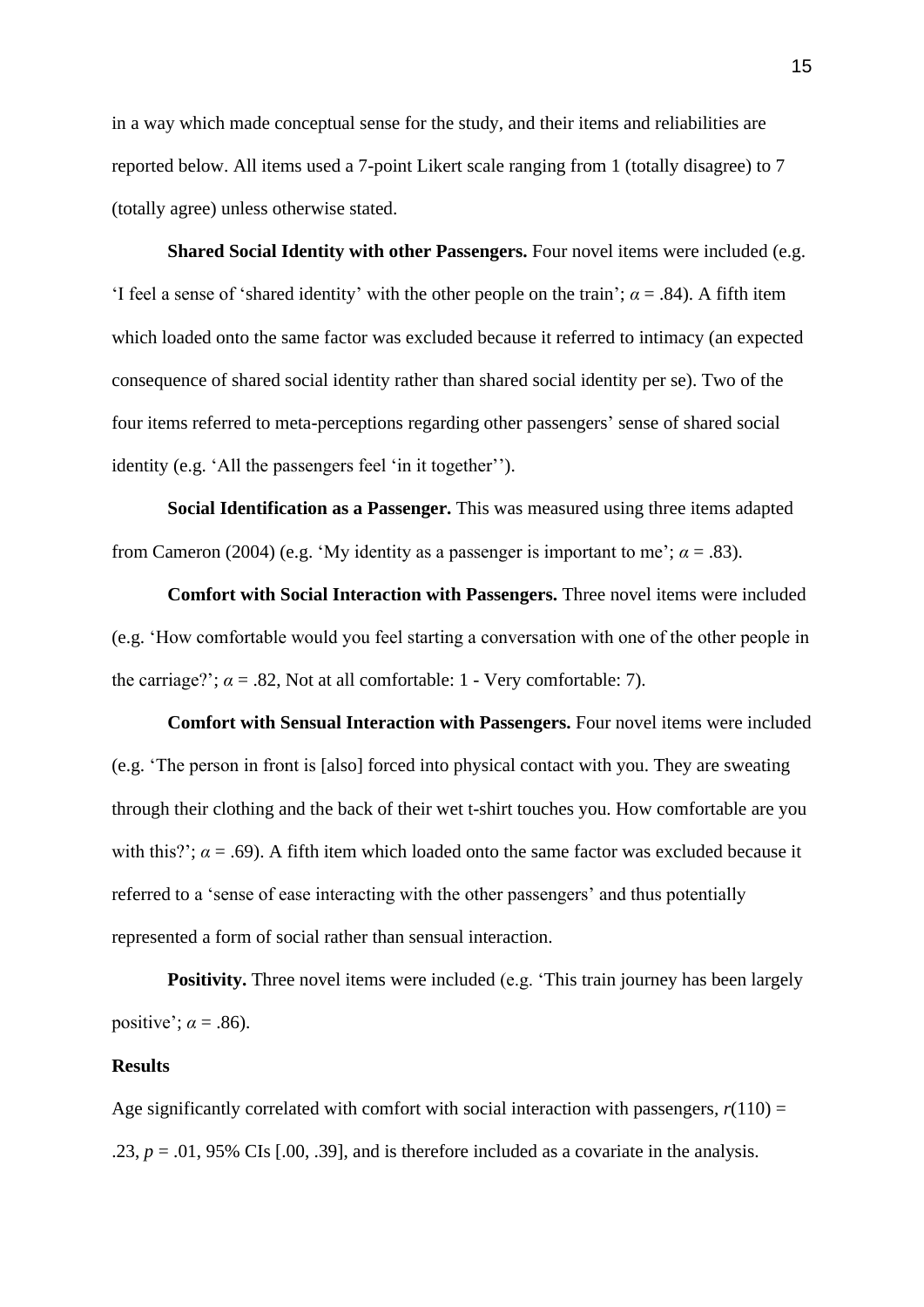There were significant gender differences in positivity and comfort in sensual interaction with other passengers (all  $p < .05$ ), and so gender is included as a covariate in the analysis.

#### *Descriptive Statistics*

Table 2 presents descriptive statistics for each variable.

## \*INSERT TABLE 2 HERE\*

#### *Main Effects*

Between-condition differences were analysed using a one-way MANCOVA with gender and age as covariates. Using Hotelling's trace statistic, there was a significant effect of experimental condition on the dependent variables,  $T = 0.52$ ,  $F(5, 104) = 10.84$ ,  $p < .001$ ,  $\eta_p^2$ = .34. To examine how the dependent variables differed between experimental conditions, separate univariate ANCOVAs controlling for gender with a Bonferroni correction ( $\alpha = .01$ ) were conducted.

There were significant effects of experimental condition on shared social identity,

 $F(1, 108) = 21.29, p < .001, \eta_p^2 = .17$ , controlling for gender,  $F(1, 108) = 1.00, p = .32, \eta_p^2 =$ .01 and age,  $F(1, 108) = 1.00$ ,  $p = .32$ ,  $\eta_p^2 = .01$ ; comfort with social interaction,  $F(1, 108) =$ 22.68,  $p < .001$ ,  $\eta_p^2 = .17$ , controlling for gender,  $F(1, 108) = 7.78$ ,  $p = .01$ ,  $\eta_p^2 = .07$  and age,  $F(1, 108) = 6.78$ ,  $p = .01$ ,  $\eta_p^2 = .06$ ; and comfort with sensual interaction,  $F(1, 108) = 16.25$ ,  $p < .001$ ,  $\eta_p^2 = .13$ , controlling for gender,  $F(1, 108) = 14.52$ ,  $p < .001$ ,  $\eta_p^2 = .12$  and age,  $F(1, 108) = .12$ 108) = 0.95,  $p = .33$ ,  $\eta_p^2 = .01$ . There were non-significant effects of experimental condition on social identification as a passenger,  $F(1, 108) = 2.28$ ,  $p = .13$ ,  $\eta_p^2 = .02$ , controlling for gender,  $F(1, 108) = 1.08$ ,  $p = .30$ ,  $\eta_p^2 = .01$  and age,  $F(1, 108) = 0.56$ ,  $p = .46$ ; and on positive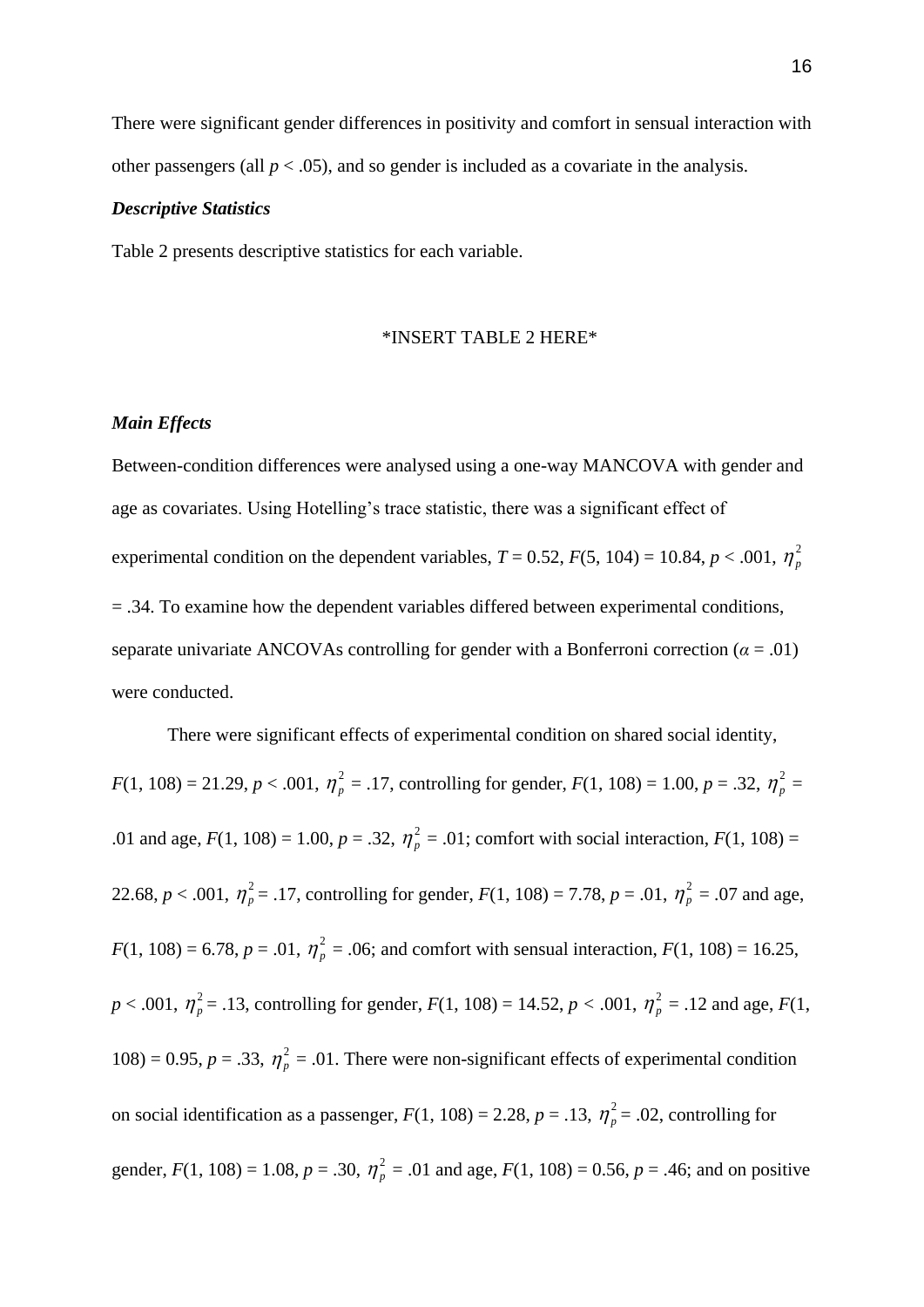affect,  $F(1, 108) = 3.38$ ,  $p = .07$ ,  $\eta_p^2 = .03$ , controlling for gender,  $F(1, 108) = 9.68$ ,  $p = .002$ ,  $\eta_p^2$  = .08 and age, *F*(1, 108) = 4.96, *p* = .03.

# *Predicting Comfort in Interaction*

Shared social identity and social identification as a passenger were simultaneously entered into regression equations to predict comfort with social and sensual interaction with other passengers. Controlling for gender ( $B = -0.58$ ,  $SE = .31$ ,  $t = -1.88$ ,  $p = .06$ ) and age ( $B = 0.08$ , *SE* = .03, *t* = 2.60, *p* = .01), shared social identity (*B* = 0.41, *SE* = .11, *t* = 3.64, *p* < .01) but not social identification as a passenger ( $B = -0.03$ ,  $SE = -11$ ,  $t = -0.28$ ,  $p = -78$ ) significantly predicted comfort with social interaction,  $R^2 = .19$ . Similarly, controlling for gender ( $B = -19$ 0.60, *SE* = .21, *t* = -2.90, *p* = .01) and age (*B* = -0.02, *SE* = .02, *t* = -0.93, *p* = .36), shared social identity ( $B = 0.24$ ,  $SE = .08$ ,  $t = 3.24$ ,  $p = .002$ ) but not social identification as a passenger ( $B = -0.09$ ,  $SE = 0.07$ ,  $t = -1.20$ ,  $p = 0.23$ ) significantly predicted comfort with sensual interaction,  $R^2 = .17$ .

## *Indirect Effects*

Hayes' (2017) PROCESS v3.0 Model 4 was used to test the indirect effect of shared social identity on the relationship between experimental condition  $(0 = non-breakdown, 1 =$ breakdown) and comfort with social interaction. Results were based on 10,000 percentile bootstrap resamples with 95% confidence intervals and controlled for age. The Total Effect (TE), TE = 1.21, SE = 0.28, 95% CI [0.04, 0.58], and Direct Effect (DE), DE = 0.93, SE = 0.30, 95% CI [0.33, 1.53] were both significant. The Indirect Effect (IE) = 0.29, SE = 0.14, 95% CI [0.04, 0.58] was also significant indicating mediation. An alternative model in which shared social identity was replaced by social identification as a passenger produced a nonsignificant IE =  $-0.001$ , SE = 0.05, 95% CI  $[-0.13, 0.11]$ .

Similarly, we tested the indirect effect of shared social identity on the relationship between experimental condition and comfort with sensual interaction using the same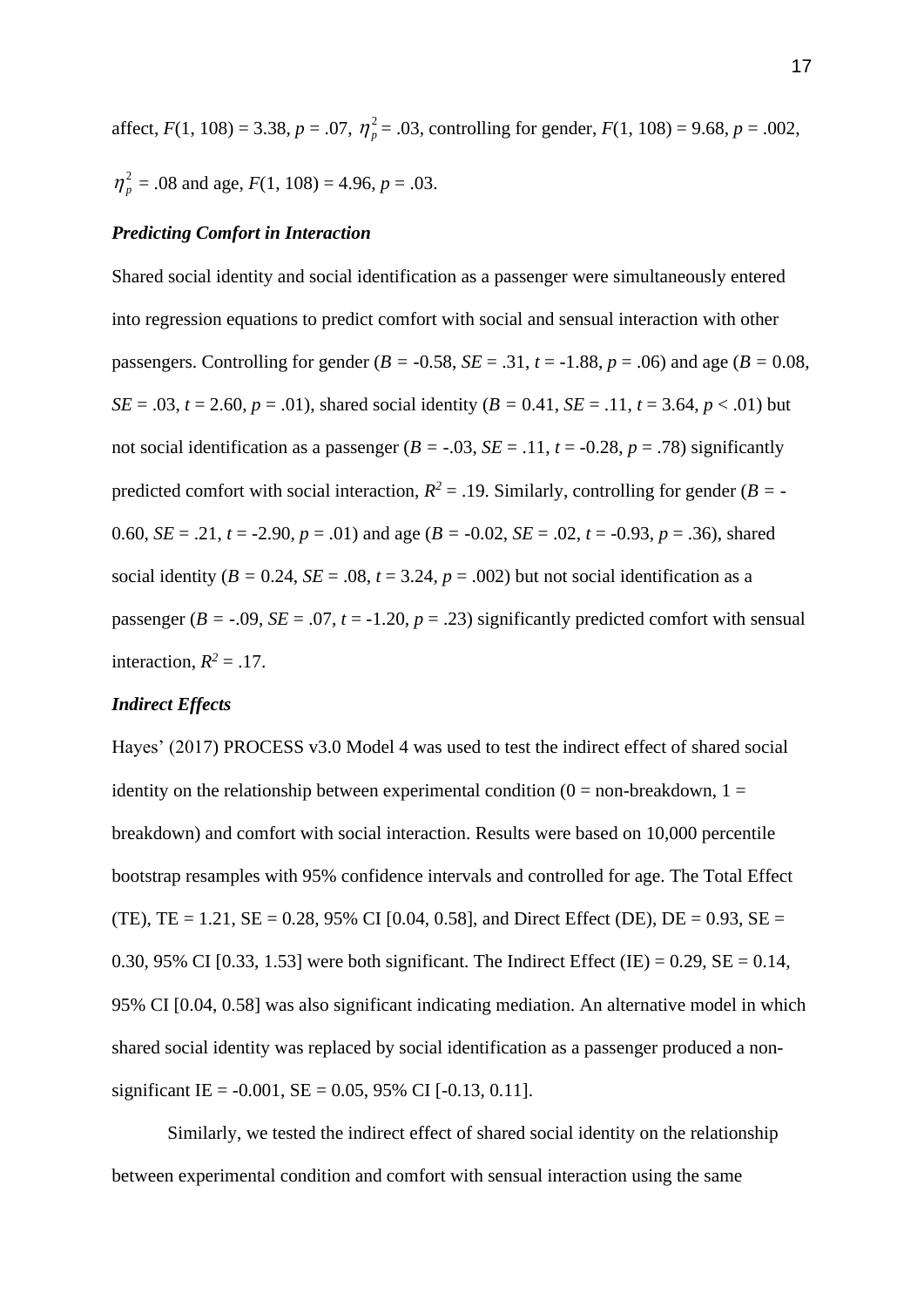parameters except controlling for gender rather than age. While both the TE and DE were significant; TE = 0.69, SE = 0.19, 95% CI [0.31, 1.06], DE = 0.56, SE = 0.21, 95% CI [0.15, 0.97], the IE was not; IE =  $0.12$ , SE = 0.09, 95% CI [-0.05, 0.31]. An alternative model in which shared social identity was replaced by social identification as a passenger produced a non-significant IE =  $-0.02$ , SE = 0.03, 95% CI  $[-0.09, 0.04]$ .

# **Discussion**

Study 2 sought to extend Study 1 by manipulating shared social identity with the other passengers. This was achieved through invoking shared social identity with others in the crowded train carriage by informing some participants that their train had broken down and that no progress was being made in the provision of a replacement service. Study 2 also extended the previous study in two other ways.

On the one hand, we examined a greater range of social relations to the other (comfort in social interaction and comfort in sensual interaction) as well as general positivity. On the other hand, we examined the role of social identification as a passenger as well as shared social identity in order to examine more definitively whether it is the latter which is critical to our outcome variables.

# As we hypothesised:

(a) there were significant main effects of the experimental manipulation, such that shared social identity, comfort in social interaction and comfort in sensual interaction were all higher in the 'breakdown' than 'non-breakdown' condition. There was no main effect on participants' social identification as passengers.

(b) regression analyses demonstrated that shared social identity, and not social identification as passengers, predicted comfort with both forms of interaction.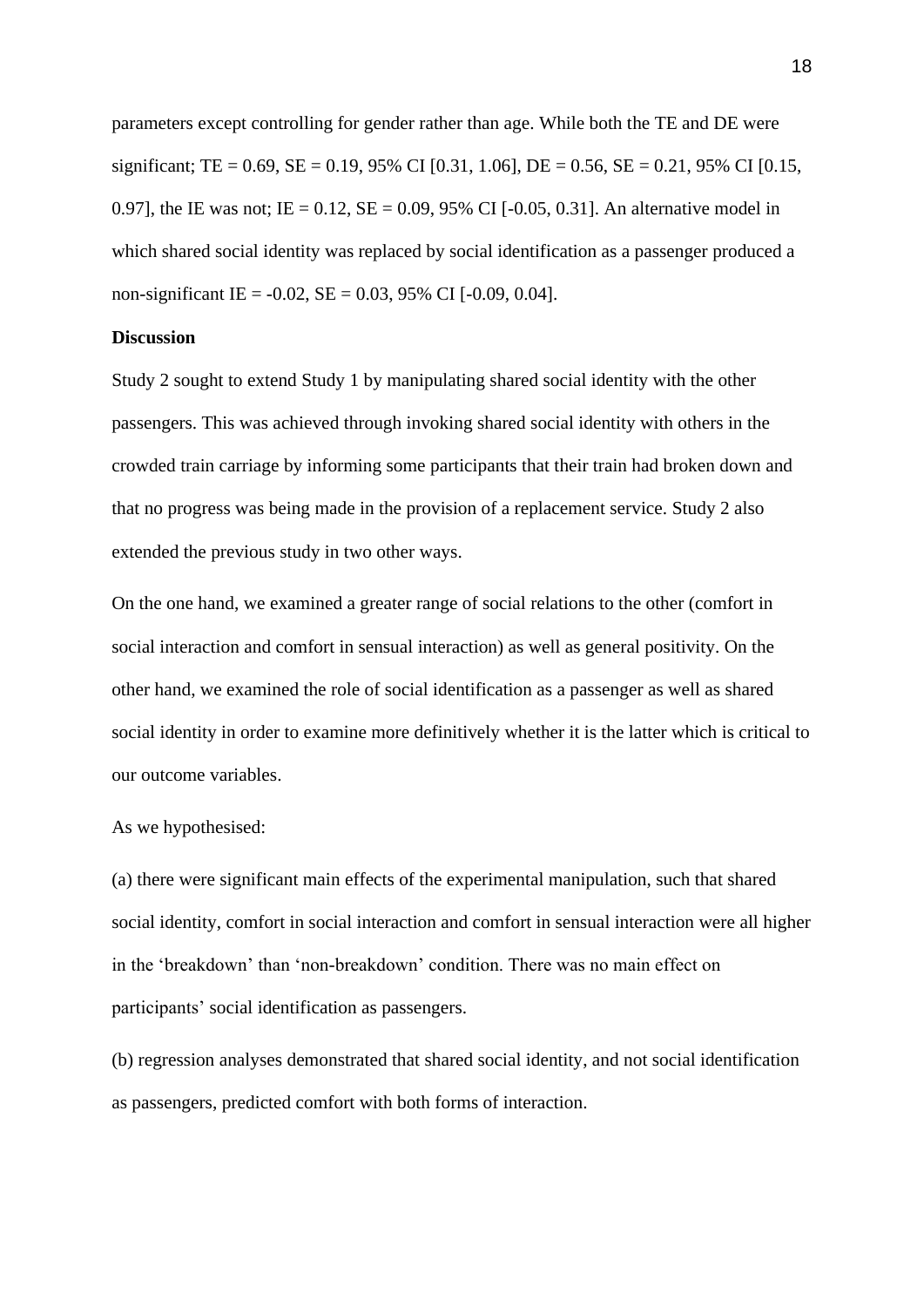(c) there was an indirect effect of shared social identity on the relationship between breakdown condition and comfort in social interaction. The equivalent indirect effect for sensual interaction was non-significant but was close to being so  $(95\%$  LCI = -0.05). There were no such indirect effects of social identification as passengers.

When it came to positive affect, there was no effect of condition or of shared social identity. This is hardly surprising since, as we previously pointed out, the shared social identity condition is confounded with the fact that one's train has broken down and one faces a long delay. The analyses controlled for age which correlated with comfort with social interaction, and gender as male participants scored higher for both positivity and comfort in sensual interaction. The age correlation was likely the consequence of an outlier, as the correlation became non-significant if the oldest participant was excluded from the analysis. The gender differences may be a result of female discomfort in imaging close physical proximity on the train with unknown men.

Overall, then, this study gets much closer to the difference between a physical and a psychological group which has been the focus of this paper. But there is one critical aspect of the phenomenon which it does not capture. That is, the transformation in our relations to others that occurs when an event (such a train breakdown) leads us to develop a sense of shared social identity with others. To capture that, a within-subjects design is required in which participants transition between non-breakdown and breakdown contexts. Such is the rationale for Study 3.

#### **Study 3**

This final study is identical to Study 2 except for the use of a counter-balanced withinsubjects design. That is, participants imagine two train journeys, one of which involves nonbreakdown and the other of which does involve a breakdown. However, to rule out a simple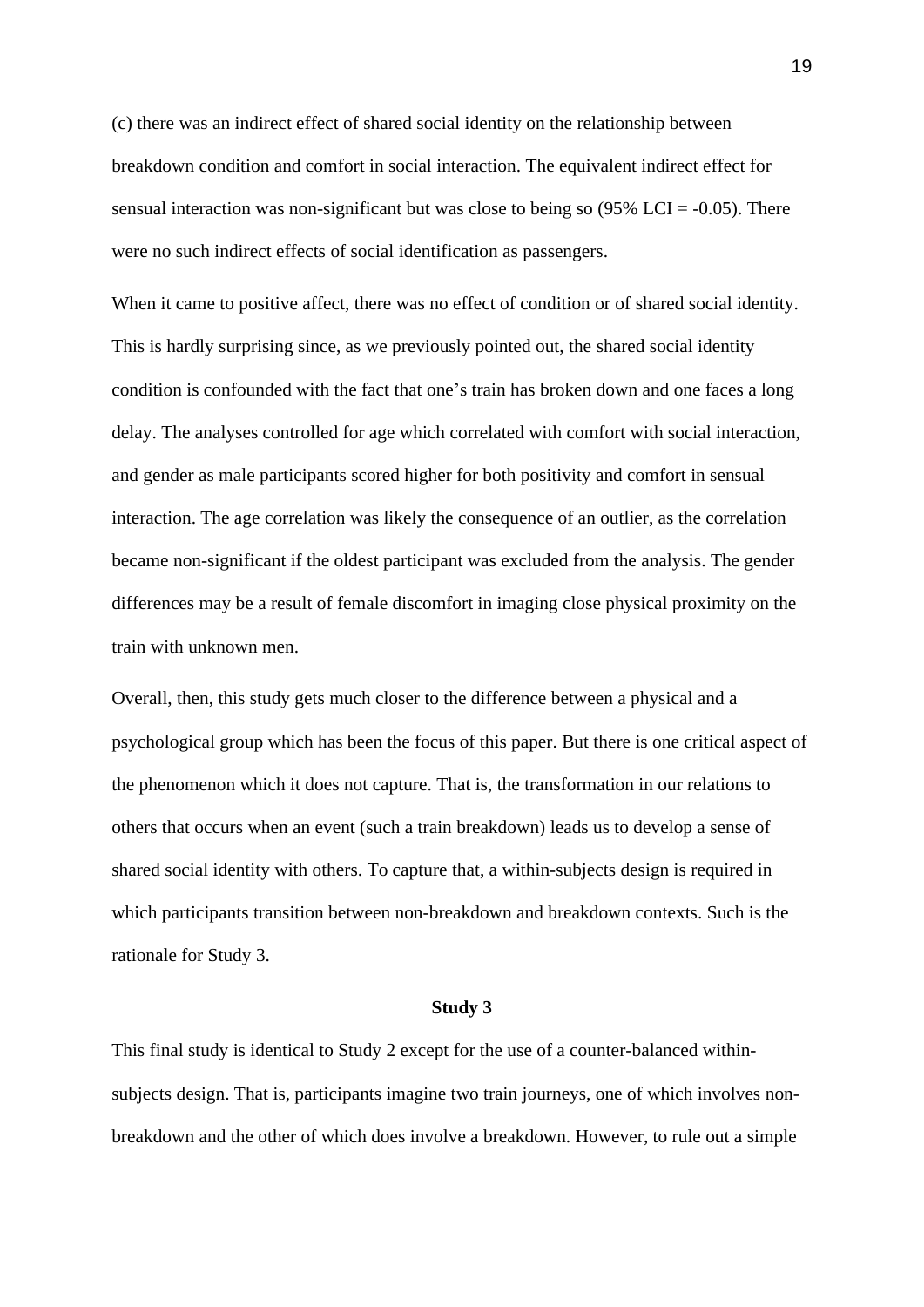order effect, half the participants imagine the 'non-breakdown' condition first and the other half imagine the 'breakdown' condition first.

Our hypotheses are the same as for Study 2. That is, we expected there to be main effects of breakdown condition on shared social identity, comfort in social interactions and comfort in sensual interactions, such that all three variables will be greater in the breakdown than nonbreakdown condition. We expected shared social identity, and not social identification as a passenger, to predict comfort with both forms of interaction. Moreover, we predicted that there will be indirect effects of shared social identity on the relationships between condition and comfort with social and sensual interactions. Following Study 2, we did not expect a significant effect of condition on positive affect.

# **Method**

#### *Participants*

Undergraduate psychology students attending the University of St Andrews were offered the chance to participate in the study for course credits. Based on the effect size of  $\eta_p^2 = .17$  in Study 2 for the experimental manipulation on shared social identity, power analysis using G\*Power (Faul et al., 2009) indicated that 66 participants were required for the current study with  $\alpha = .05$  and power = .95. However, due to the more complex design which included within-subjects indirect effect analysis it was decided to recruit 100 participants. Participant ages ranged from 17 to 29 ( $M = 19.14$ ,  $SD = 1.84$ ). Fifty people (11 males and 39 females) took part in each of the counterbalanced condition orders.

# *Design*

The study used a counterbalanced mixed within-subjects design such that all participants were asked to imagine two train journeys, one in which their train broke down, and one in which it did not. Half the participants had the breakdown condition followed by the non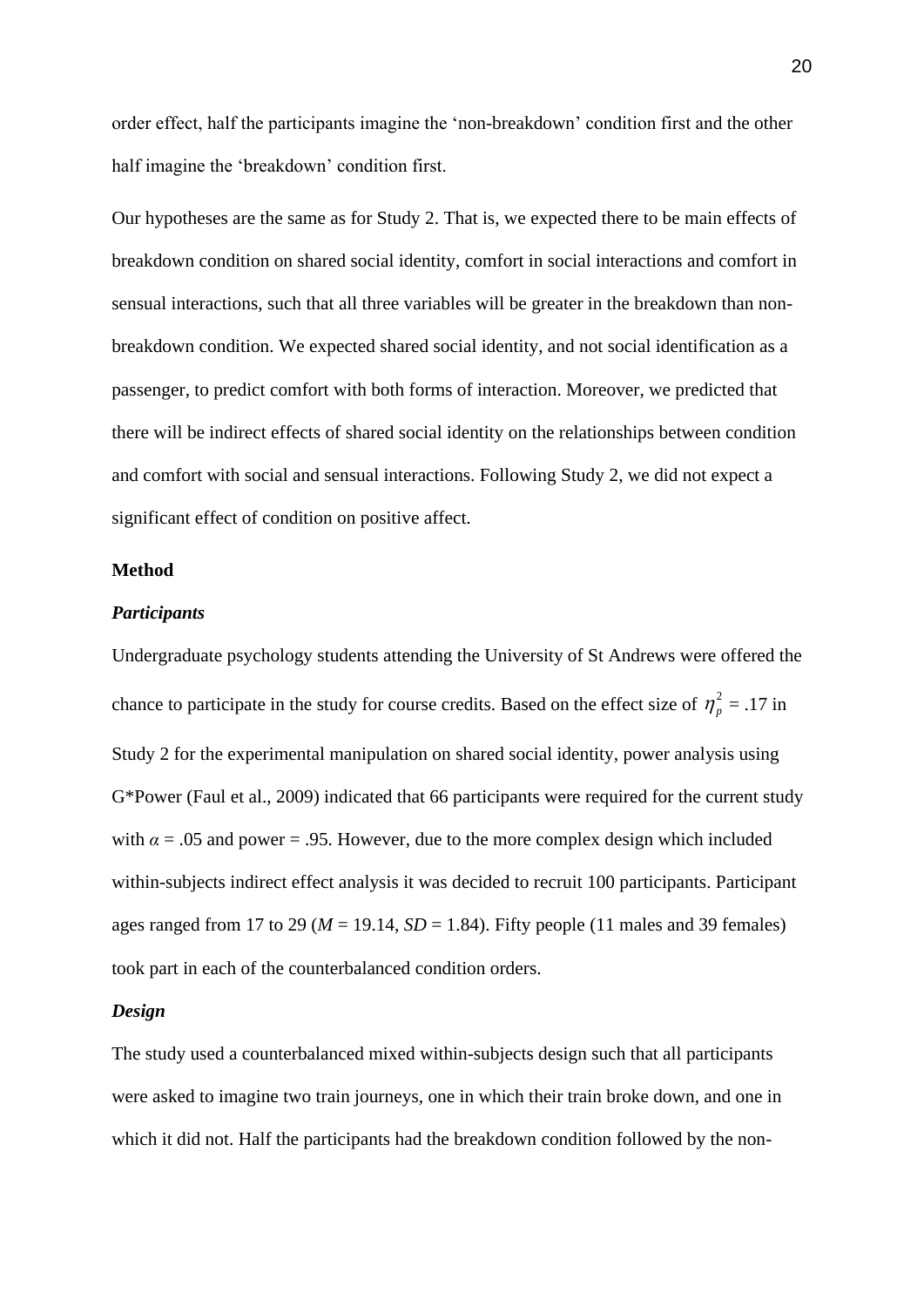breakdown condition. The other half had the non-breakdown condition followed by the breakdown condition. The study was completed online.

#### *Measures*

All questionnaire items were the same as in Study 3. All measures in both conditions had  $\alpha$  > .70.

# *Procedure*

The procedure was the same as in Study 2, except that participants were told that their trip had two parts and they would change trains halfway through. This served to create two train journeys; one for each experimental condition. Participants were randomly assigned to have their imaginary train breakdown in either their first or second journey. At the end of the first journey, participants were told that they were the only passenger from the first train to catch the second, and that they did not know or recognise any of the other passengers on the new train. This information was designed to prevent residual shared social identity with the passengers from the first journey. The descriptions of each train journey were accompanied by one of two images of a crowded train carriage. The order of these crowd images was randomised.

# **Results**

There were no significant effects of gender or age and so these are excluded from the analysis. Table 3. presents the descriptive statistics for the non-breakdown and breakdown conditions.

#### \*INSERT TABLE 3 HERE\*

# *Repeated-Measures MANOVA*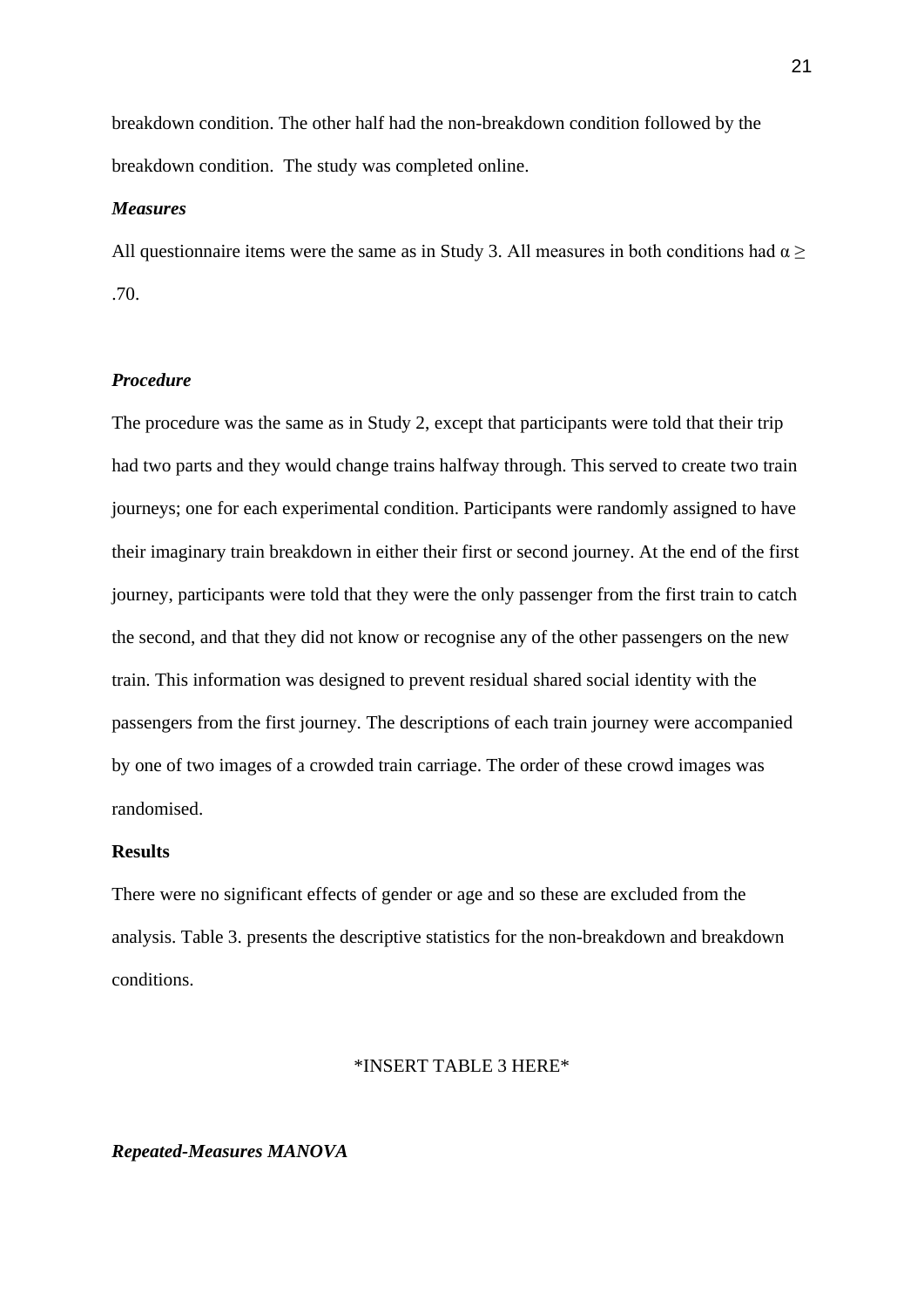Condition order and crowd image were included as between-subjects factors. Using Pillai's trace, there was a significant within-subjects effect of condition,  $V = 0.21$ ,  $F (5, 92) = 4.93$ , *p*  $= .001, \eta_p^2 = .21$ , but the within-subjects interactions between condition, condition order and crowd image were not significant. Separate univariate tests with a Bonferroni correction ( $\alpha$  = .01) revealed significant within-subjects main effects of condition on shared social identity,  $F(1, 96) = 21.10, p < .001, \eta_p^2 = 0.18$ , social identification as a passenger,  $F(1, 96) = 8.13, p$  $= .01, \eta_p^2 = 0.08$ , and comfort with social interactions,  $F(1, 96) = 12.92, p = .001, \eta_p^2 = 0.12$ . All three variables were greater in the breakdown condition (see Table 3.). The withinsubjects main effects of condition on comfort with sensual interactions,  $F(1, 96) = 2.88$ ,  $p =$ .09,  $\eta_p^2 = 0.03$ , and positive affect,  $F(1, 96) = 3.28$ ,  $p = .07$ ,  $\eta_p^2 = 0.03$ , were non-significant. There were no significant within-subjects interactions between condition, condition order and crowd image of the crowded train carriage.

Using Pillai's trace, there was a significant between-subjects effect of condition order,  $V = 0.14$ ,  $F (5, 92) = 2.99$ ,  $p = .02$ ,  $\eta_p^2 = .14$ . Separate univariate tests with a Bonferroni correction ( $\alpha$  = .01), revealed a significant between-subjects effect of condition order on shared social identity,  $F(1, 96) = 15.20$ ,  $p < .001$ ,  $\eta_p^2 = 0.14$ , such that shared social identity was greater for participants who imagined the non-breakdown condition before the breakdown condition. There were no other significant between-subjects effects of condition order. There were no significant between-subjects effects of crowd image, or the interaction between condition order and crowd image.

#### *Predictors of Comfort in Interaction*

To test whether shared social identity or social identification as a passenger best predicted comfort in social and sensual interactions, both variables were simultaneously entered into a regression equation to predict each form of interaction in each experimental condition.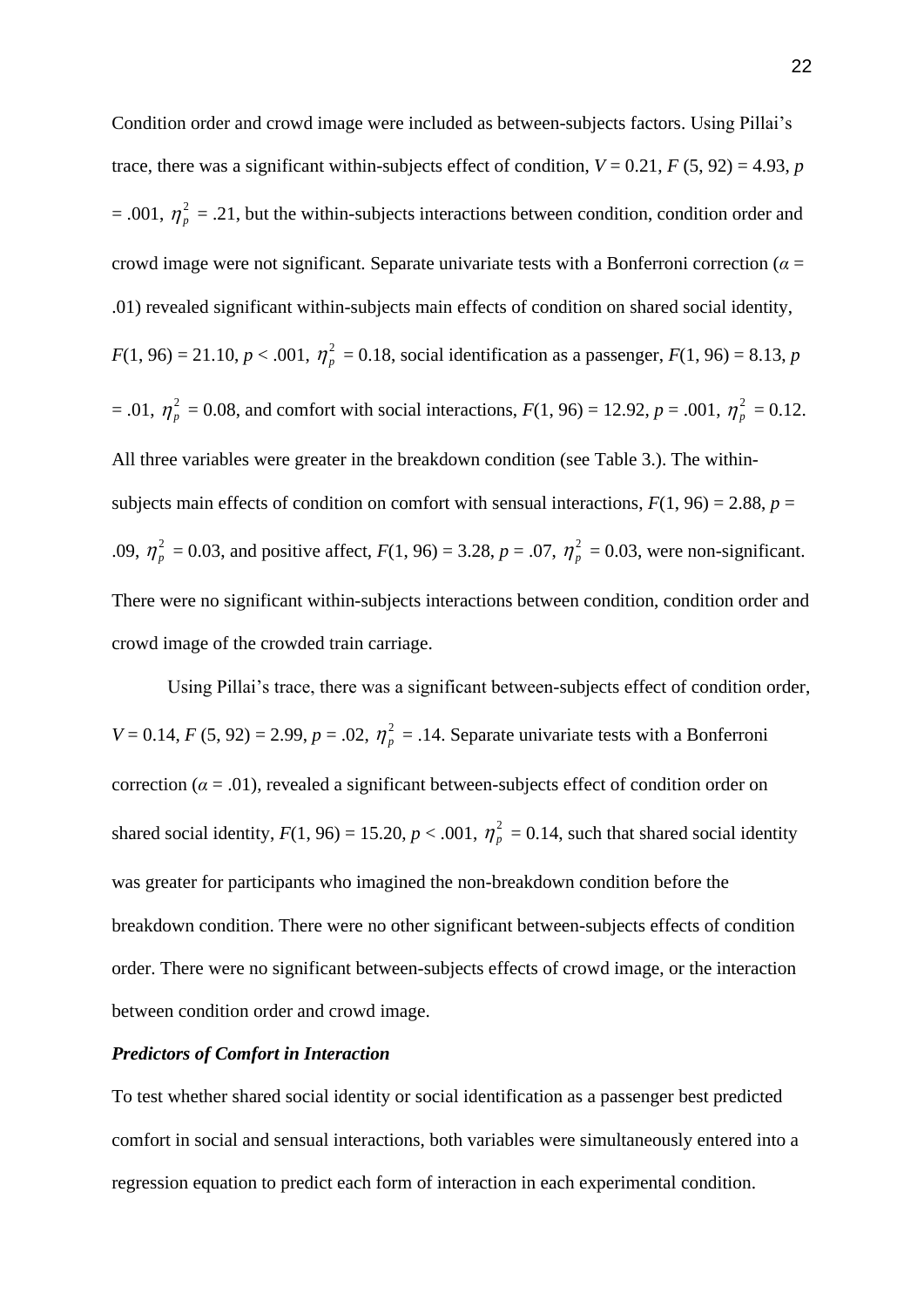Shared social identity,  $B = 0.69$ ,  $SE = 0.11$ ,  $t(97) = 6.37$ ,  $p < .001$ , but not social identification as a passenger,  $B = 0.15$ ,  $SE = 0.10$ ,  $t(97) = 1.48$ ,  $p = .14$ , predicted comfort with social interaction in the non-breakdown condition,  $R^2 = 0.37$ . Similarly, shared social identity,  $B = 0.66$ ,  $SE = 0.11$ ,  $t(97) = 6.01$ ,  $p < .001$ , but not social identification as a passenger,  $B = 0.08$ ,  $SE = 0.09$ ,  $t(97) = 0.88$ ,  $p = .44$ , predicted comfort with social interaction in the breakdown condition,  $R^2 = .31$ . Shared social identity,  $B = 0.28$ ,  $SE = 0.08$ ,  $t(97) = 3.40, p = .001$ , but not social identification as a passenger,  $B = -0.02$ ,  $SE = 0.08$ ,  $t(97)$ = -0.20, *p* = .85, predicted comfort with sensual interaction in the non-breakdown condition,  $R^2 = .12$ . Neither shared social identity,  $B = 0.15$ ,  $SE = 0.08$ ,  $t(97) = 1.94$ ,  $p = .06$ , nor social identification as a passenger,  $B = 0.02$ ,  $SE = 0.07$ ,  $t(97) = 0.26$ ,  $p = .79$ , predicted comfort with sensual interaction in the non-breakdown condition,  $R^2 = .05$ .

#### *Indirect Effects of Shared Social Identity*

Montoya and Hayes' (2017) MEMORE macro was used to test two within-subjects mediation models with experimental condition as the independent variable, shared social identity as the mediator, and comfort with social and sensual interactions as the outcome variables. Results based on 10,000 percentile bootstrapped samples indicated a significant indirect effect of experimental condition on comfort with social interactions through shared social identity, *B =* 0.40, SE = 0.09, [95% CI 0.18, 0.62],  $p < .01$ .<sup>1</sup> The total effect,  $B = 0.42$ , SE = 0.13,  $p < .01$ , was significant, while the direct effect,  $B = 0.02$ ,  $SE = 0.10$ ,  $p = .81$ , was non-significant. Results based on 10,000 percentile bootstrapped samples indicated a significant indirect effect of experimental condition on comfort with sensual interactions through shared social

<sup>&</sup>lt;sup>1</sup> If each condition order is analysed separately the indirect effect remains significant; non-breakdown journey first, *B =* 0.53, SE = 0.16, [99% CI, 0.08, 0.91], *p* < .01; breakdown journey first, *B =* 0.20, SE = 0.08, [99% CI, 0.03, 0.44],  $p < .01$ .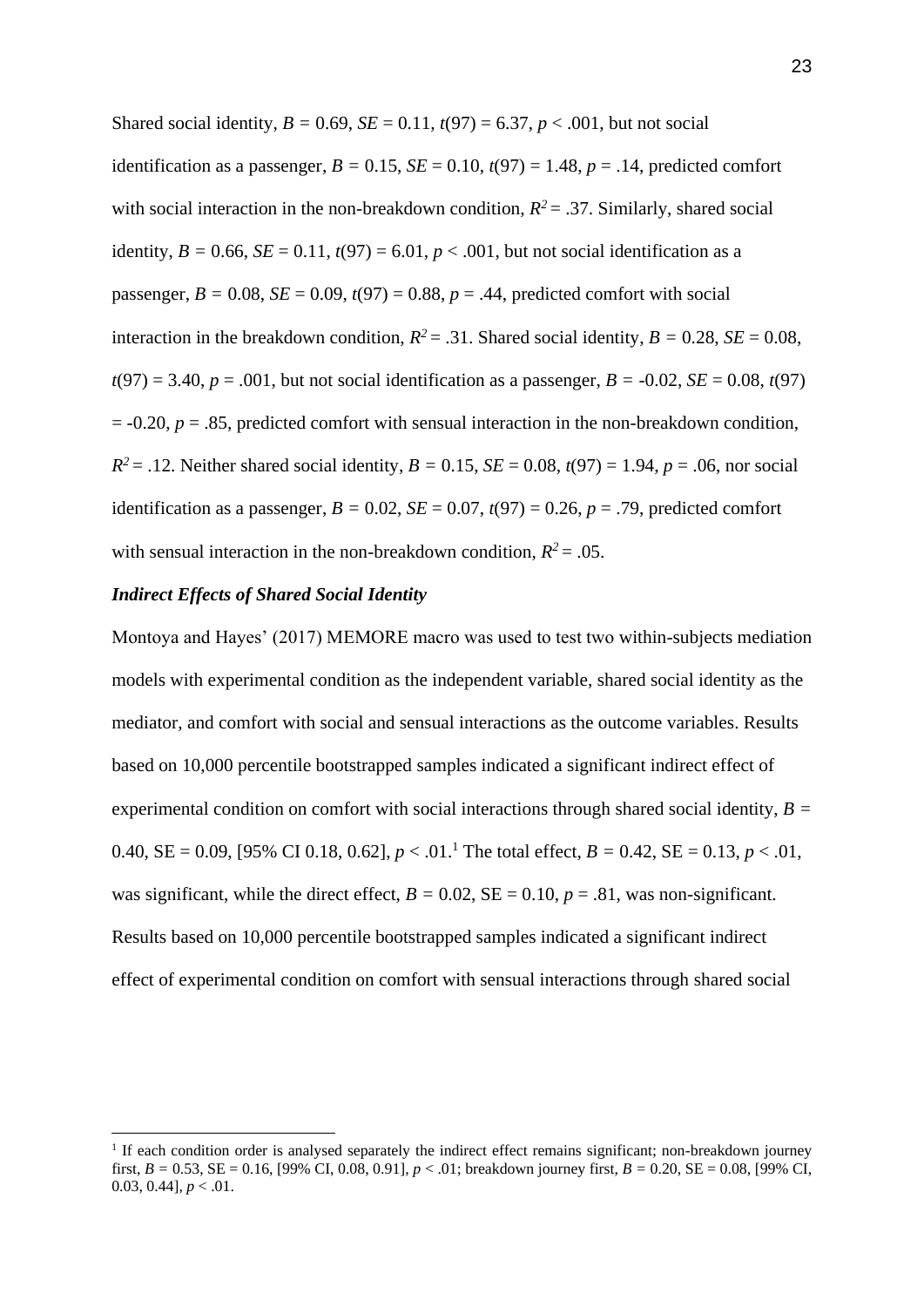identity,  $B = 0.16$ ,  $SE = 0.05$ , [99% CI 0.06, 0.30],  $p < .01$ .<sup>2</sup> The total effect,  $B = 0.11$ ,  $SE =$ 0.07,  $p = .13$ , and direct effect,  $B = -0.05$ ,  $SE = 0.07$ ,  $p = .45$  were non-significant.

#### **Discussion**

In Study 3 we used a within-subjects rather than a between-subjects design to examine the impact of a train breakdown on shared social identity and on social and sensual relations with fellow passengers. However, the results were very similar and largely supported our hypotheses.

Shared social identity and comfort with social interactions with fellow passengers were higher in the breakdown condition than the non-breakdown condition. Shared social identity and not social identification as a passenger predicted comfort with both forms of interaction in both conditions (with the exception of comfort with sensual interactions in the breakdown condition, in which neither predictor was significant but shared social identity was marginal). Moreover, there were significant indirect effects of shared social identity on the relationship between experimental condition and comfort with both social and sensual interactions. These results suggest that when participants imagined their train breaking down, there was a consequent increase in shared social identity with their fellow passengers, and that this shared social identity led to an increase in comfort with interacting socially with fellow passengers. Finally, there was no significant effect of condition on positive affect – possibly because any positive effect of high shared social identity on affect in the breakdown condition was offset by the negative effect of being subject to a long delay.

In terms of our predictions, then, the only difference in results between studies 2 and 3 was the failure, this time, to find increased comfort in sensual interactions in the breakdown condition. Although the differences are in the expected direction, the means are uniformly

<sup>&</sup>lt;sup>2</sup> If each condition order is analysed separately the indirect effect remains significant; non-breakdown journey first, *B =* 0.21, SE = 0.09, [99% CI, 0.04, 0.49], *p* < .01; breakdown journey first, *B =* 0.12, SE = 0.06, [99% CI, 0.01, 0.30],  $p < .01$ .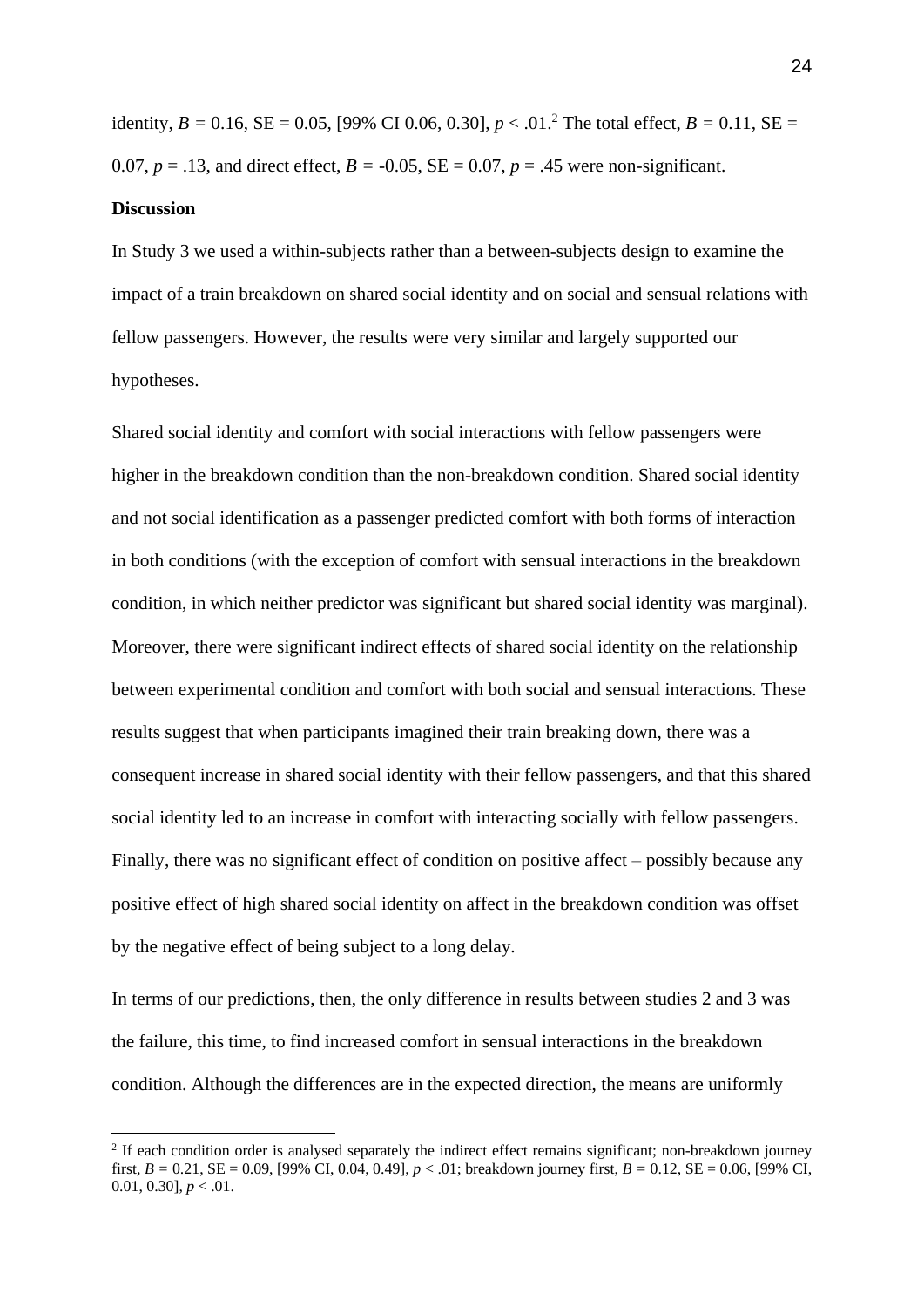low (around 2 on a 7-point scale). This is not surprising, perhaps, given that we describe such interaction not only in terms of touching strangers, but in terms of contact with their sweaty bodies. Perhaps this is setting the bar a little too high in terms of expecting changes.

Finally, it is worth noting an order effect for shared social identity in our findings. That is, scores in the breakdown condition were higher when this came after the non-breakdown condition rather than before. This may be put down to a contrast effect. When coming after the alienating experience of being crowded in a carriage with others without any basis for a connection, the impact of coming together through the shared experience of a breakdown is particularly apparent - more so than when the breakdown comes first and one has nothing in mind to compare it with.

This is obviously speculative. What is clear, however, is that the condition in which shared social identity is at its highest and comfort in interaction at its strongest is the condition which most closely approximates the real-life scenario which inspired this research – one in which people start off distant from each other but become intimate after a train breakdown.

#### **General Discussion**

#### **Summary of Findings and Implications**

The three studies reported in this paper combine to tell a clear and coherent story about the role of shared social identity in the transformation of a physical into a psychological group. To summarise:

In Study 1 we show that measured shared social identity is associated with positive emotions and desire to be physically close to others.

In Study 2 we show that manipulated higher shared social identity results in more intimate social and sensual relations with others who are co-present, but that higher social identification as a passenger is not associated with more intimate relations of either sort.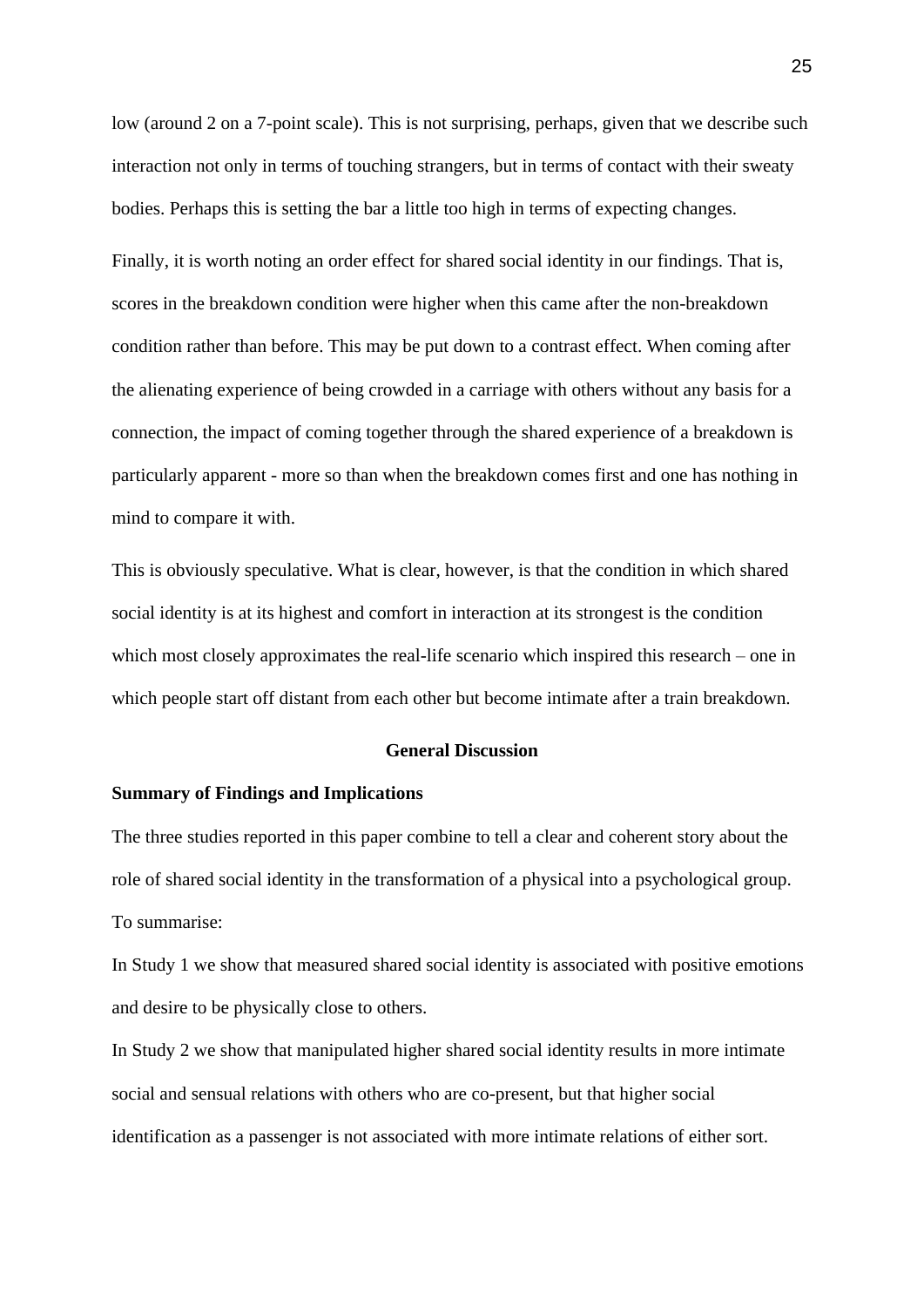In Study 3 we show that the emergence of higher shared social identity with others transforms both social and sensual relations with others who are co-present, and that this is due to an increase in shared social identity, not increased social identification as a passenger. In combination, these results suggest, first, the importance of making a strong conceptual distinction between physical and psychological groups, and also between social identification and shared social identity. Second, they show that physical groups can transform into psychological groups and point to the importance of understanding the conditions under which such transformations occur. Third, they show how experiences which are shared amongst a set of people can lead to the formation of a psychological group. Fourth they point to the importance of shared social identity – and not social identification – as the key psychological construct underlying psychological group formation.

This is not to suggest that social identification is irrelevant to group formation and group processes. On the one hand, the concept of shared social identity incorporates the notion of social identification but extends it: it is not just about my perceptions of self (I am a category member) but also of others (they are also category members) and it is not just about my perceptions (how I see category memberships) but also about my meta-perceptions (how I see others as seeing category memberships). These extensions equally differentiate shared social identity from constructs such as entitativity (Lickel et al., 2000). What is more, it is this multi-level sense of 'we-ness' which leads people to support and have a sense of being supported by others and therefore to act together as a group (Drury & Reicher, in press). On the other hand, social identification may be sufficient to produce certain aspects of group behaviour, but not all. Thus, in this paper we have concentrated on relations with and actions towards others in the group which are more likely to depend on how we see them as well as how we see ourselves – that is, shared social identity. But the process of self-stereotyping and acting in terms of group norms and values can occur when social identity is strong,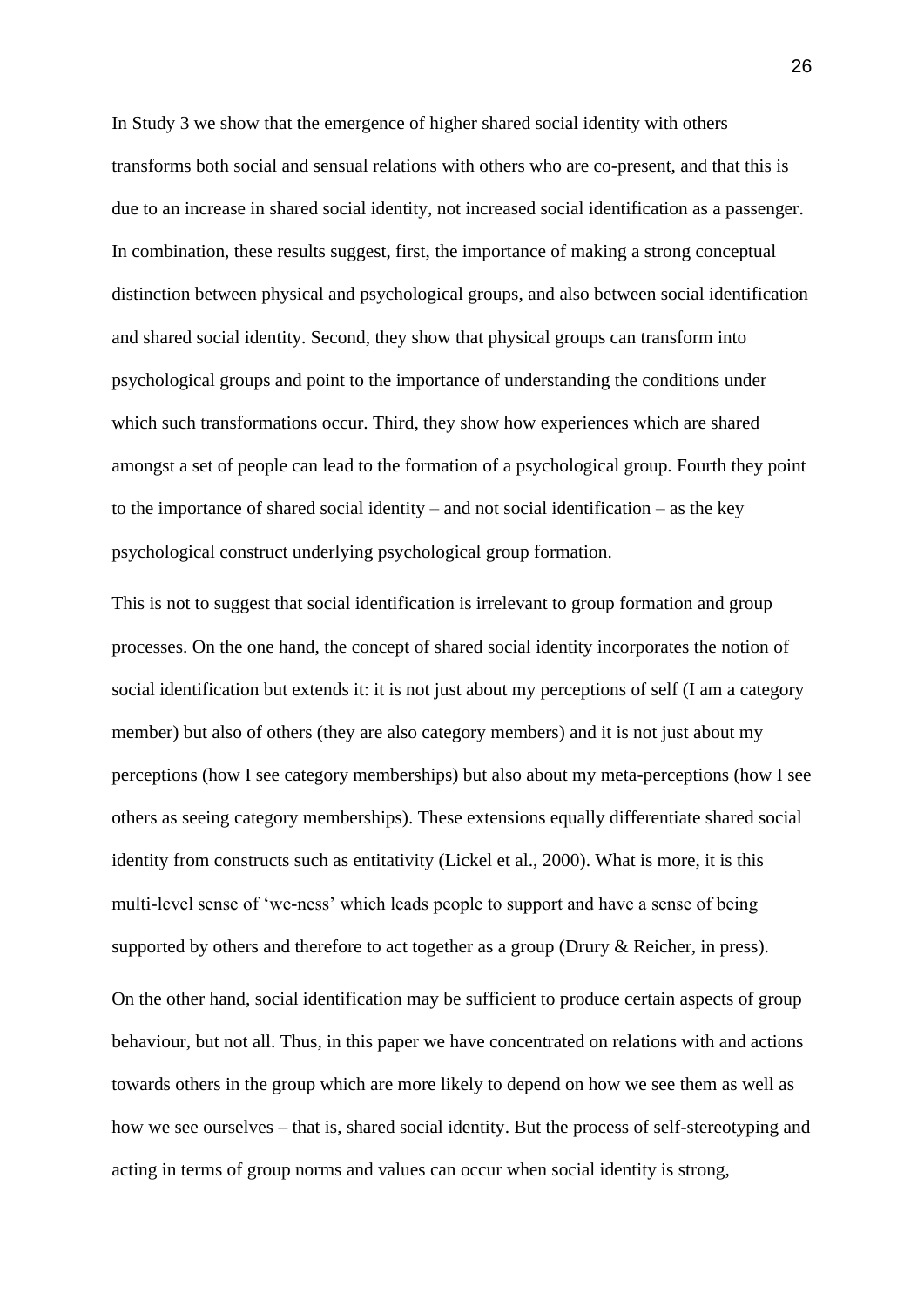irrespective of how we define others (Turner, 1982, 1987) and I can behave in terms of group membership even in the complete absence of others (Spears & Lea, 1994).

We do not aim to dismiss the importance of social identification, then. Rather, our findings suggest the need to pay more attention to the distinction between a social identity being strong and being shared, along with the different ways these are implicated in group processes. Indeed, beyond our core issue of how psychological and physical groups differ and how the one emerges from the latter, one of the more general contributions of this paper to the study of groups is to clarify this distinction.

# **Limitations**

For all the clarity of our findings, there are clearly limitations to each of our individual studies, which have already been raised in the respective discussion sections. Moreover, there are a number of inconsistencies of method between the studies which need to be highlighted. However, these can be seen as more of a strength than a weakness given that the general relationship between shared social identity and the emergence of psychological groups remains consistent even when we use somewhat different measures of shared social identity and also of 'groupness': positivity and desired proximity in Study 1, comfort in social and sensual relations (as well as positivity) in Studies 2 and 3.

Additionally, though, there are limitations which are common across all three studies. The most obvious of these is that we are dealing with imagined rather than real scenarios and with reported rather than actual behaviours. In large part this was due to the sheer practical and ethical difficulties of arranging controlled studies involving real train breakdowns (and, what is more, however many people were involved the interdependence of data would mean that each breakdown could only constitute one data point).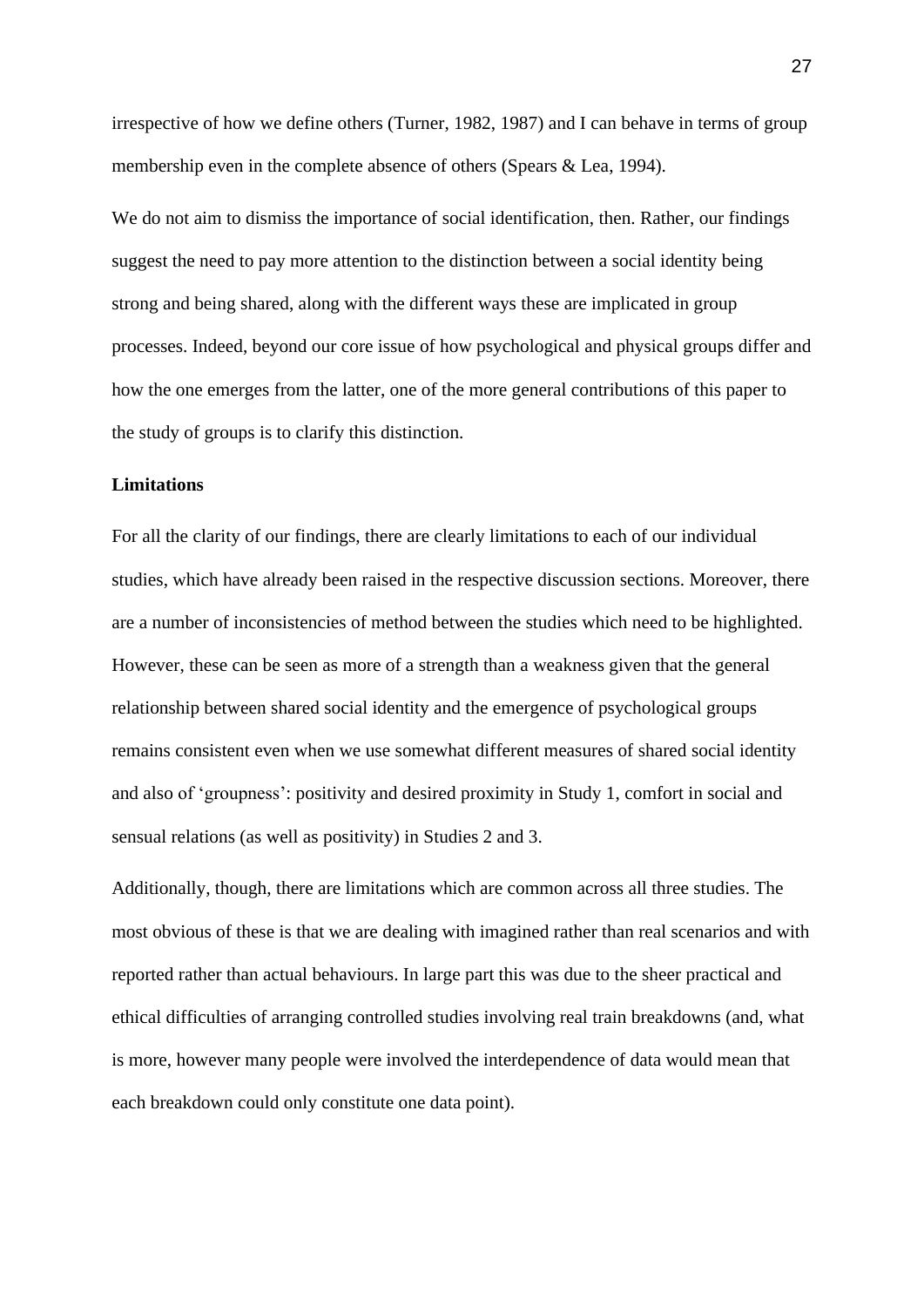Our work, then, draws on a long tradition of visualisation research in social psychology and more specifically, in research on supportive social relations in groups (e.g. Garcia et al., 2002). What is more, there is evidence that reported behaviour in such research matches actual behaviour in real situations. This is not only true in relation to help giving (Baron  $\&$ Miller, 2000; Levine, Prosser, Evans & Reicher, 2005) but also to other phenomena studied here such as proximity to others (Novelli, Drury & Reicher, 2010) and emotional positivity to the proximity of others (Reicher, Templeton, Neville, Ferrari, & Drury, 2016). So, while there would obviously be merit in complementing the present studies in real world situations and using behavioural measures, we can nevertheless be confident in the validity of our findings.

As noted previously, the football crowd and social invitation by a male boss used in the Study 1 paradigm led to gender differences in participant responses. Moreover, Studies 2 and 3 involved the (imagined) prospect of being pressed against strangers of both genders in a crowded train carriage. While the analysis controlled for gender in Studies 1 and 2 (there were no significant gender differences in Study 3), future research should seek to develop paradigms which are less gendered. In addition, both Studies 2 and 3 used a negative scenario – a crowded train breaking down – in order to manipulate shared social identity. Future research may wish to explore the possibility of using positive scenarios to bring a physical crowd of individuals together as a psychological group.

Finally, although our experimental manipulations were designed to increase shared social identity by invoking a sense of shared fate with other passengers (Drury, 2012, 2018; Drury, Cocking and Reicher, 2009), shared fate was not actually measured quantitatively. However, participants' qualitative responses to the visualisation task suggested that shared fate was an important factor. For example, a participant in the Study 2 breakdown condition reported a "Greater sense of unity between all as the delay has affected everyone on the train in the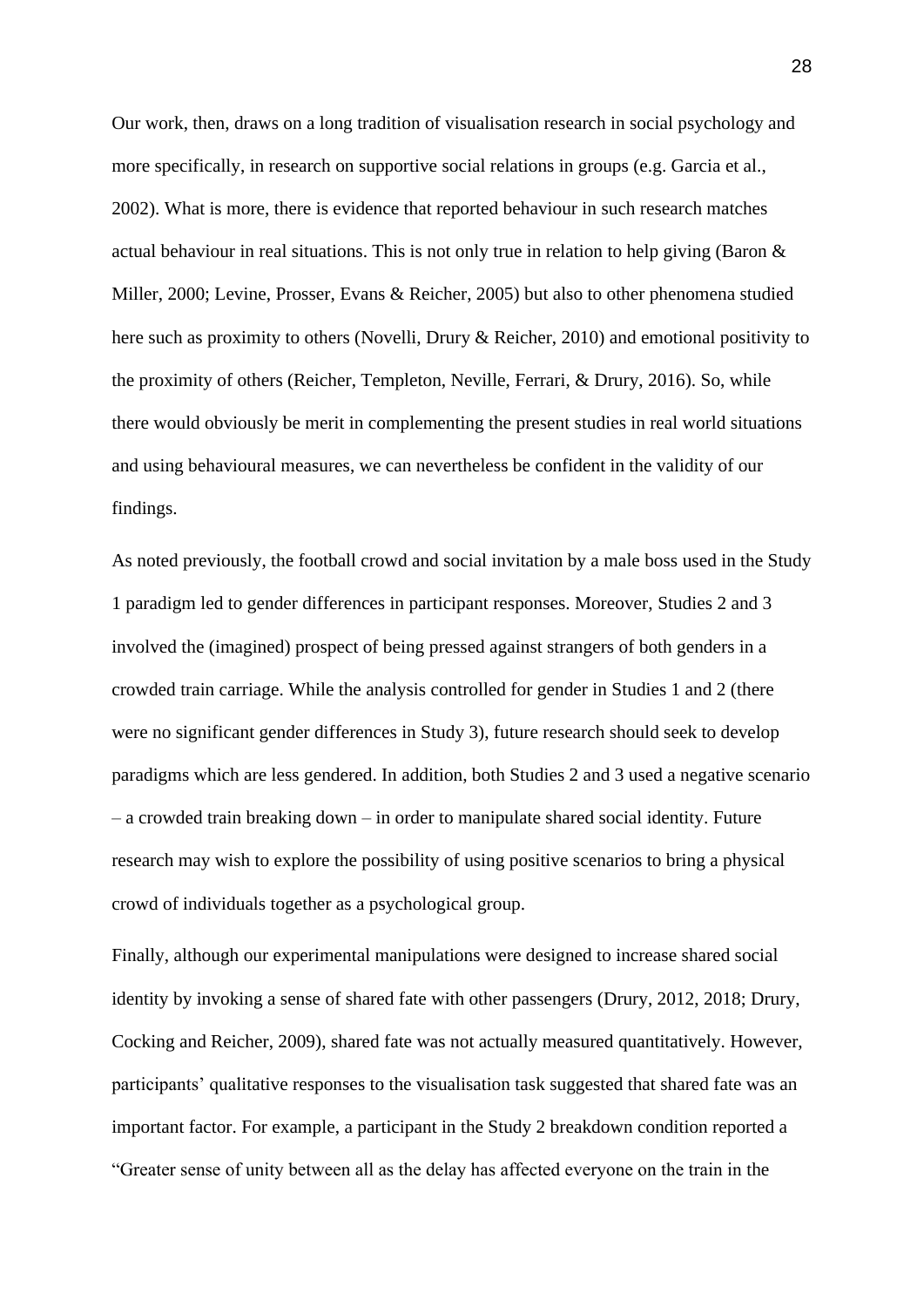same way". Future research should measure shared fate more systematically as both a manipulation check and as a mediator in the proposed model to confirm this process. To conclude, then, we started this paper with an anecdote that goes to the heart of the transformative experience when psychological groups emerge out of physical groups. We now, for the first time, have systematic evidence documenting that transformation and clarifying that the creation of shared social identity is the underlying psychological process. When events lead people to think less in terms of 'I' and more in terms of 'we' a mere physical assembly of individuals turns into a mutually supportive psychological group.

#### **References**

- Alnabulsi, H., & Drury, J. (2014). Social identification moderates the effect of crowd density on safety at the Hajj. *Proceedings of the National Academy of Sciences*, *111*(25), 9091-9096. <https://doi.org/10.1073/pnas.1404953111>
- Alnabulsi, H., Drury, J., & Templeton, A. (2018). Predicting collective behaviour at the Hajj: place, space and the process of cooperation. *Philosophical Transactions of the Royal Society B: Biological Sciences*, *373*(1753), 20170240. <https://doi.org/10.1098/rstb.2017.0240>
- Baron, J., & Miller, J. G. (2000). Limiting the scope of moral obligations to help: A crosscultural investigation. *Journal of cross-cultural psychology*, *31*(6), 703-725. [https://doi.org/10.1177/0022022100031006003](https://doi.org/10.1177%2F0022022100031006003)
- Benn, A. N. (1990). Confidence in Her Majesty's Government. UK House of Commons Debates, 181, 486. Retrieved from [http://www.publications.parliament.uk/pa/cm199091/cmhansrd/1990-11-22/Debate-](http://www.publications.parliament.uk/pa/cm199091/cmhansrd/1990-11-22/Debate-6.html#Debate-6_spnew11)[6.html#Debate-6\\_spnew11](http://www.publications.parliament.uk/pa/cm199091/cmhansrd/1990-11-22/Debate-6.html#Debate-6_spnew11)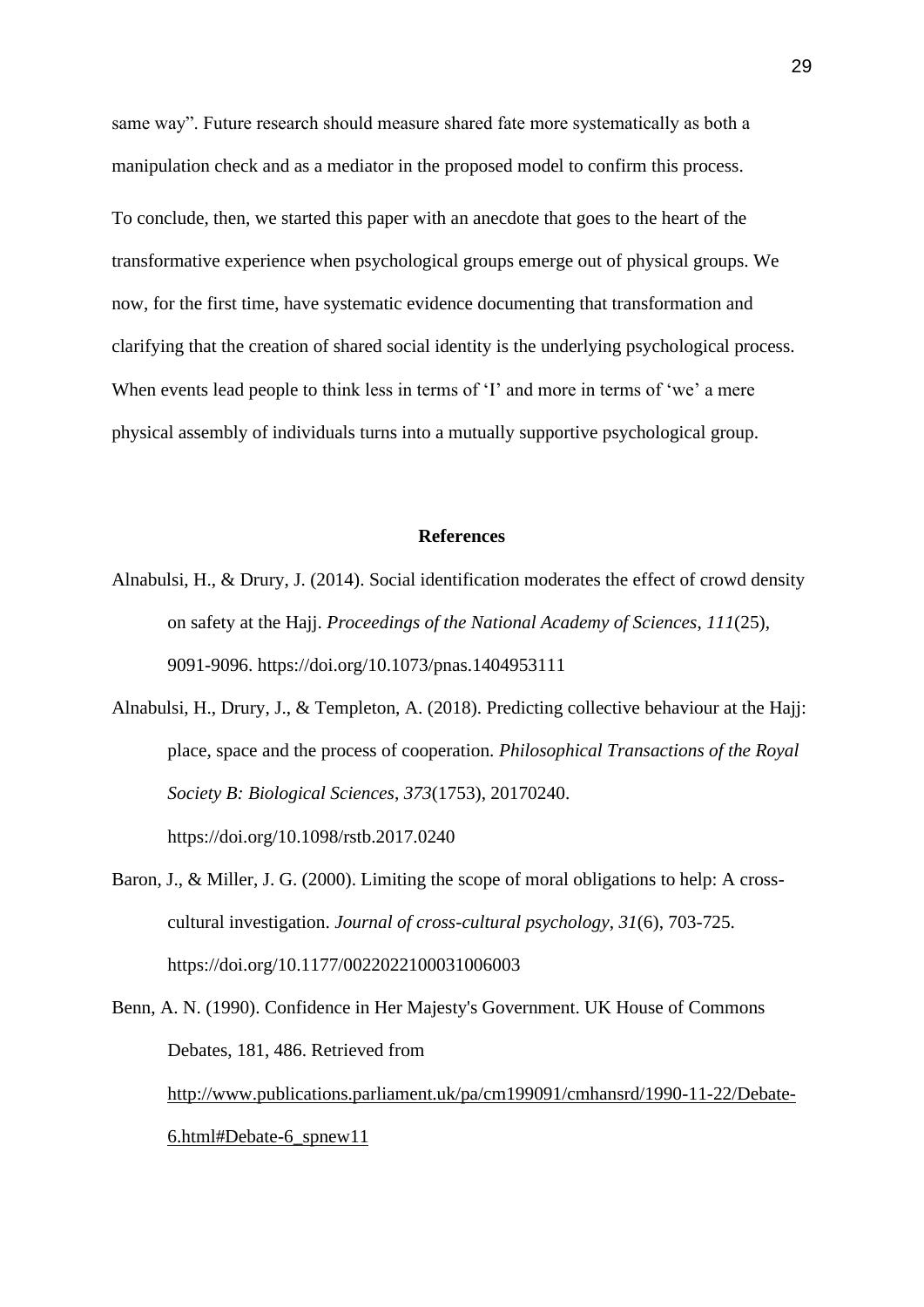- Cameron, J. (2004). A three-component model of social identification. *Self and Identity*, 3, 239-262. <https://doi.org/10.1080/13576500444000047>
- Drury, J. (2012). Collective resilience in mass emergencies and disasters: A social identity model*.* In J. Jetten, C. Haslam, S.A. Haslam, & S, Alexander (Eds.) *The social cure: identity, health and well-being.* Psychology Press, Hove; New York, pp. 195-215.
- Drury, J. (2018). The role of social identity processes in mass emergency behaviour: An integrative review. *European Review of Social Psychology*, *29*(1), 38-81. <https://doi.org/10.1080/10463283.2018.1471948>
- Drury, J., Cocking, C., & Reicher, S. D. (2009). Everyone for themselves? A comparative study of crowd solidarity among emergency survivors. *British Journal of Social Psychology, 48,* 487-506. <https://doi.org/10.1348/014466608X357893>
- Drury, J. & Reicher, S. D. (in press) Crowds and collective behaviour. In M.A. Hogg (Ed.) *Oxford Research Encyclopedia of Psychology*. Oxford: Oxford University Press.
- Faul, F., Erdfelder, E., Buchner, A., & Lang, A. G. (2009). Statistical power analyses using G\* Power 3.1: Tests for correlation and regression analyses. *Behavior research methods*, *41*(4), 1149-1160. https://doi.org/10.3758/BRM.41.4.1149
- Garcia, S. M., Weaver, K., Moskowitz, G. B., & Darley, J. M. (2002). Crowded minds: the implicit bystander effect. *Journal of personality and social psychology*, *83*(4), 843. [http://dx.doi.org/10.1037/0022-3514.83.4.843](https://psycnet.apa.org/doi/10.1037/0022-3514.83.4.843)
- Hayes, A. F. (2017). *Introduction to mediation, moderation, and conditional process analysis: A regression-based approach*. New York: Guilford Publications.
- Hopkins, N., Stevenson, C., Shankar, S., Pandey, K., Khan, S. S., & Tewari, S. (2015). Being together at the Magh Mela: The social psychology of crowds and collectivity. *Sacred mobilities. Farnham, UK: Ashgate*, 19-39.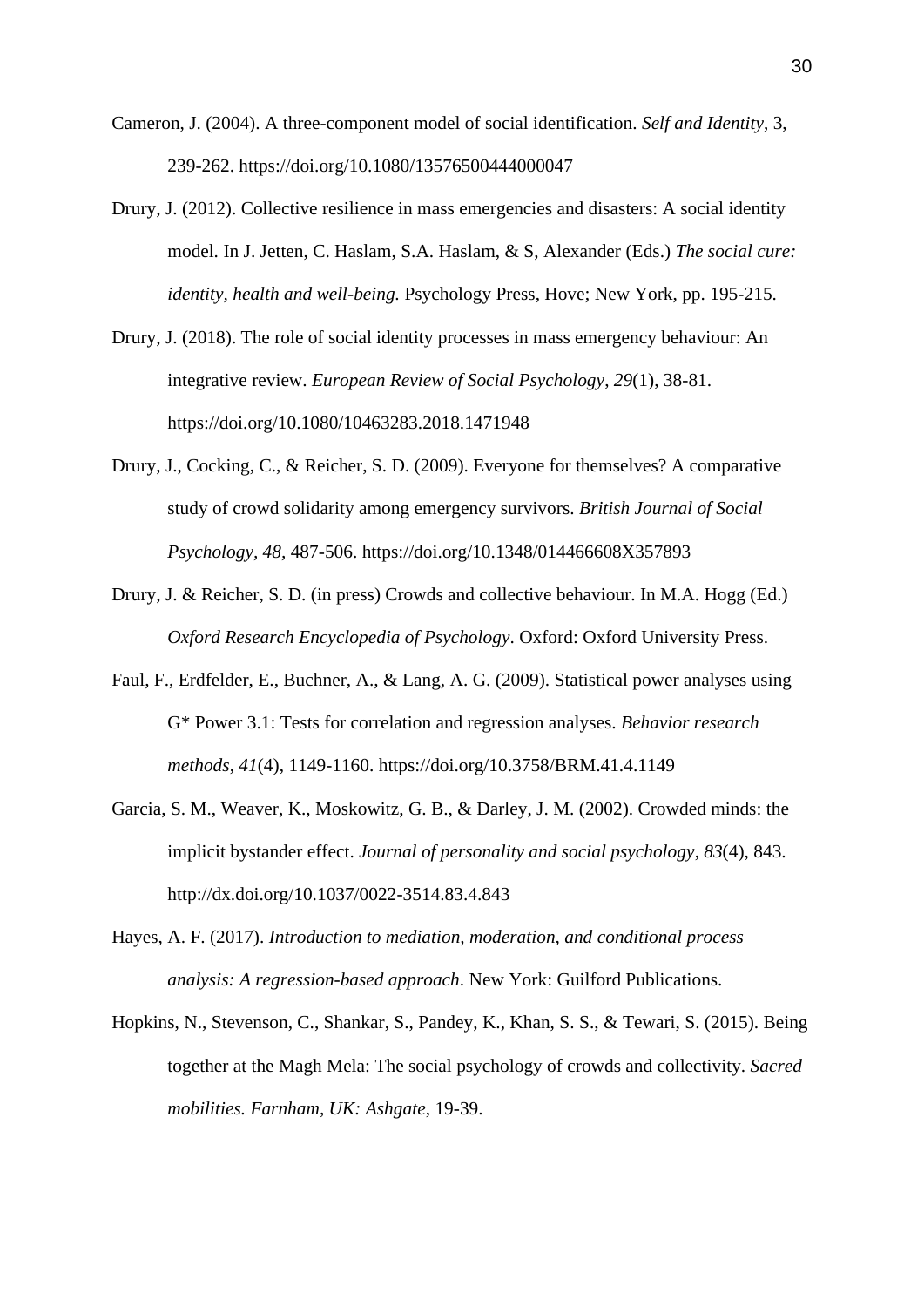- Hopkins, N., Reicher, S. D, Stevenson, C., Pandey, K., Shankar, S., & Tewari, S. (2019). Social relations in crowds: Recognition, validation and solidarity. *European Journal of Social Psychology*, *49*, 1283-1297.<https://doi.org/10.1002/ejsp.2586>
- Khan, S. S., Hopkins, N., Reicher, S. D., Tewari, S., Srinivasan, N., & Stevenson, C. (2015). Shared identity predicts enhanced health at a mass gathering. *Group Processes & Intergroup Relations*, *18*(4), 504-522. [https://doi.org/10.1177/1368430214556703](https://doi.org/10.1177%2F1368430214556703)
- Levine, M., Prosser, A., Evans, D., & Reicher, S. D. (2005). Identity and emergency intervention: How social group membership and inclusiveness of group boundaries shape helping behavior. *Personality and social psychology bulletin*, *31*(4), 443-453. [https://doi.org/10.1177/0146167204271651](https://doi.org/10.1177%2F0146167204271651)
- Levine, M., & Crowther, S. (2008). The responsive bystander: How social group membership and group size can encourage as well as inhibit bystander intervention. *Journal of personality and social psychology*, *95*(6), 1429. [http://dx.doi.org/10.1037/a0012634](https://psycnet.apa.org/doi/10.1037/a0012634)
- Lickel, B., Hamilton, D. L., Wieczorkowska, G., Lewis, A., Sherman, S. J., & Uhles, A. N. (2000). Varieties of groups and the perception of group entitativity. *Journal of Personality and Social Psychology, 78*(2), 223-246. DOI[:10.1037//0022-](https://doi.org/10.1037/0022-3514.78.2.223) [3514.78.2.223](https://doi.org/10.1037/0022-3514.78.2.223)
- Montoya, A. K., & Hayes, A. F. (2017). Two-condition within-participant statistical mediation analysis: A path-analytic framework. *Psychological Methods, 22*(1), 6. DOI[:10.1037/met0000086](https://doi.org/10.1037/met0000086)
- Neville, F. G, & Reicher, S. D. (2011). The experience of collective participation: Shared identity, relatedness and emotionality. *Contemporary Social Science*, *6*(3), 377-396. <https://doi.org/10.1080/21582041.2012.627277>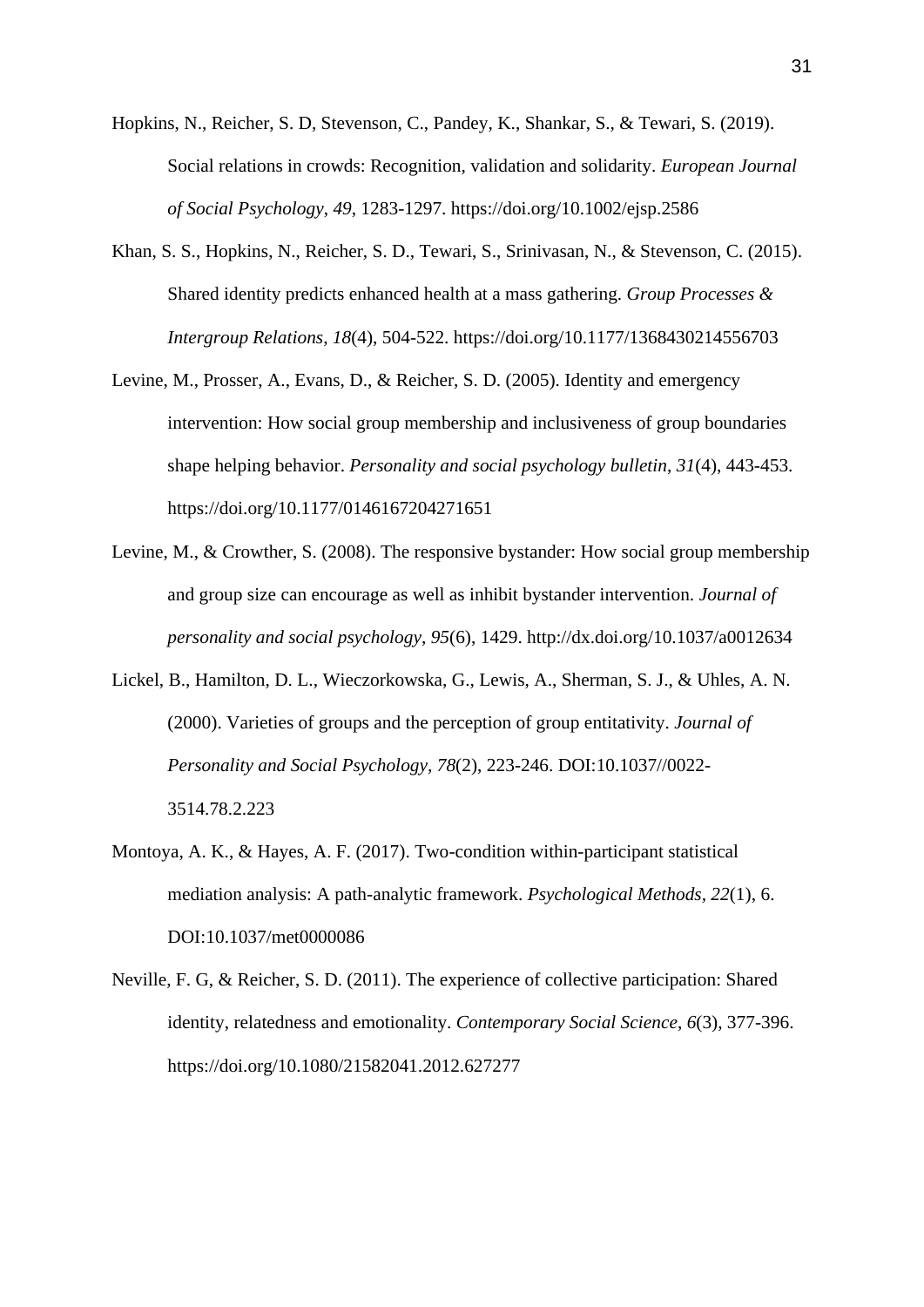- Novelli, D., Drury, J., & Reicher, S. D. (2010). Come together: Two studies concerning the impact of group relations on personal space. *British Journal of Social Psychology, 49*(2), 223-236. <https://doi.org/10.1348/014466609X449377>
- Parkinson, B., Fischer, A., & Manstead, A. S. R. (2005). *Emotion in Social Relations: Cultural, Group, and Interpersonal Processes*. New York: Psychology Press.
- Postmes, T., & Branscombe, N. R. (Eds.). (2010). *Rediscovering social identity*. Hove: Routledge.
- Reicher, S. D. (2011). Mass action and mundane reality: An argument for putting crowd analysis at the centre of the social sciences. *Contemporary Social Science*, *6*(3), 433- 449. <https://doi.org/10.1080/21582041.2011.619347>
- Reicher, S. D., & Haslam, S. A. (2010). Beyond help: A social psychology of collective solidarity and social cohesion. In S. Stürmer & M. Snyder (Eds.), *The psychology of prosocial behavior: Group processes, intergroup relations, and helping* (pp. 289- 309). Wiley-Blackwell.
- Reicher, S. D., Spears, R. & Haslam, S. A. (2010). The social identity approach in social psychology. In M. Wetherell & C.T. Mohanty (Eds.) (pp. 45-62). *The Sage handbook of identities*. London: Sage. <http://dx.doi.org/10.4135/9781446200889.n4>
- Reicher, S. D., Templeton, A., Neville, F., Ferrari, L., & Drury, J. (2016). Core disgust is attenuated by ingroup relations. *Proceedings of the National Academy of Sciences*, *113*(10), 2631-2635. <https://doi.org/10.1073/pnas.1517027113>
- Spears, R., & Lea, M. (1994). Panacea or panopticon? The hidden power in computermediated communication. *Communication Research*, *21*(4), 427-459. [https://doi.org/10.1177/009365094021004001](https://doi.org/10.1177%2F009365094021004001)

Tajfel, H. (1978) Differentiation between social groups. London: Academic Press.